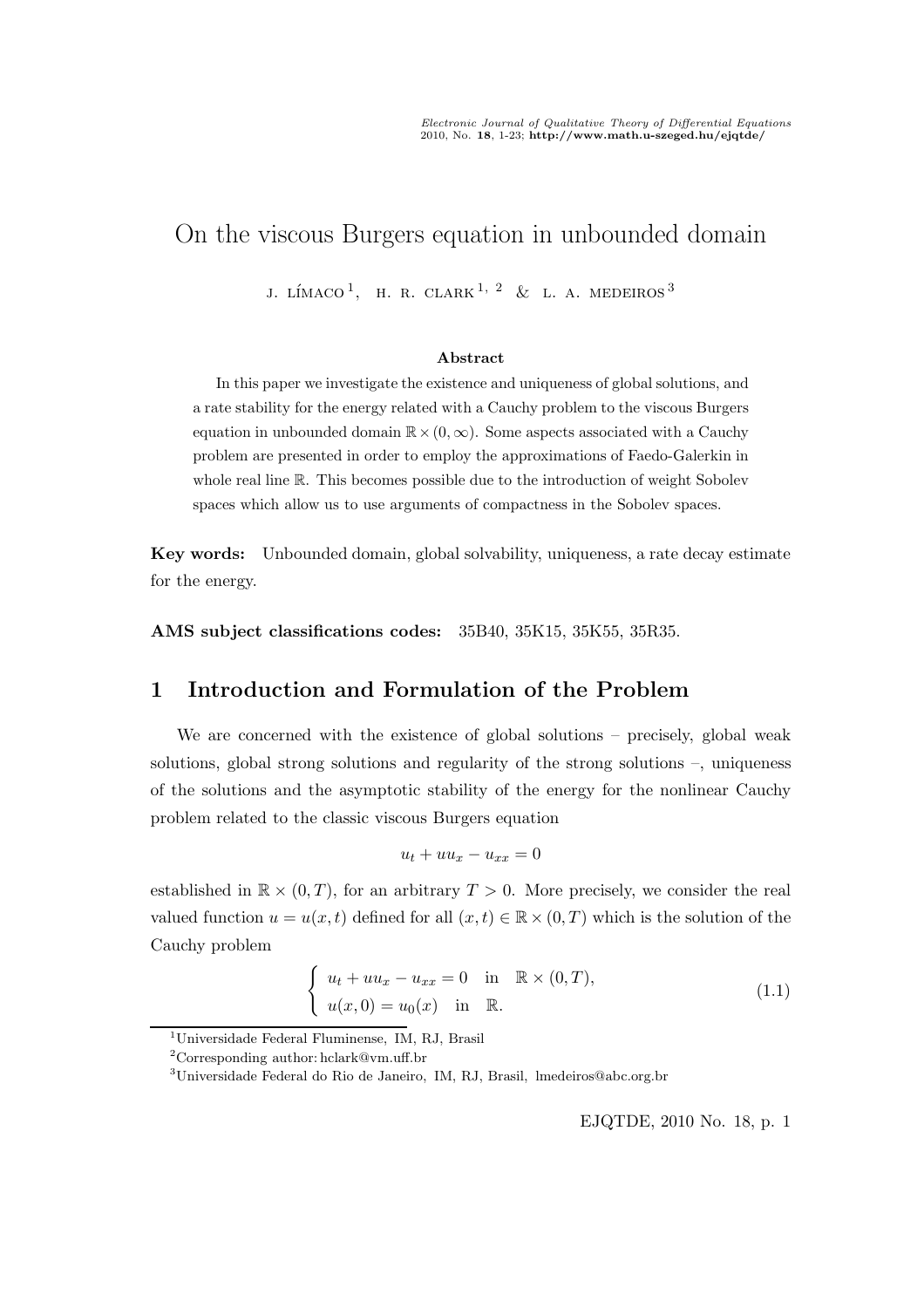The Burgers equation has a long history. We briefly sketch this history by citing one of the pioneer work by Bateman [2] about an approximation of the flux of fluids. Later, Burgers published the works [5] and [6] which are also about flux of fluids or turbulence. In the classic fashion the Burgers equation has been studied by several authors, mainly in the last century, and excellent papers and books can be found in the literature specialized in PDE. One can cite, for instance, Courant & Friedrichs [8], Courant & Hilbert [9], Hopf [10], Lax [13] and Stoker [17].

Today, the equation  $(1.1)<sub>1</sub>$   $((1.1)<sub>1</sub>$  refers to the first equation in  $(1.1)$ ) is known as viscous Burgers equations and perhaps it is the simplest nonlinear equation associating the nonlinear propagation of waves with the effect of the heat conduction.

The existence of global solutions for the Cauchy problem (1.1) will be obtained employing the Faedo-Galerkin and Compactness methods. The Faedo-Galerkin method is probably one of the most effective methods to establish existence of solutions for nonlinear evolution problems in domains whose spatial variable x lives in bounded sets. To spatial unbounded sets, there exist few results about existence of solutions established by the referred method. Thus, as the non-linear problem  $(1.1)$  is defined in  $\mathbb{R}$ , in order to reach our goal through this method we will also need to use compactness' argument, as in Aubin [1] or Lions [15]. In order to apply the Compactness method we employ a suitable theory on weight Sobolev spaces to be set as follows. In fact, in the sequel  $H^m(\mathbb{R})$  represents the Sobolev space of order m in  $\mathbb{R}$ , with  $m \in \mathbb{N}$ . The space  $L^2(\mathbb{R})$ is the Lebesgue space of the classes of functions  $u : \mathbb{R} \to \mathbb{R}$  with square integrable on R. Assuming that X is a Banach space, T is a positive real number or  $T = +\infty$  and  $1 \leq p \leq \infty$ , we will denote by  $L^p(0,T;X)$  the Banach space of all measurable mapping  $u:]0,T[\longrightarrow X,$  such that  $t \mapsto ||u(t)||_X$  belongs to  $L^p(0,T)$ . For more details on the functional spaces above cited the reader can consult, for instance, the references [3] and [15]. In this work we will also use the following weight vectorial spaces

$$
\mathcal{L}^{2}(K) = \left\{ \phi \in L^{2}(\mathbb{R}); \int_{\mathbb{R}} |\phi(y)|_{\mathbb{R}}^{2} K(y) dy < \infty \right\},\
$$
  

$$
\mathcal{H}^{m}(K) = \left\{ \phi \in H^{m}(\mathbb{R}); \ D^{i} \phi \in \mathcal{L}^{2}(K) \right\} \text{ with } i = 1, 2, ..., m, \ m \in \mathbb{N},
$$

where  $K$  is a weight function given for

$$
K(y) = \exp\{y^2/4\}, \quad y \in \mathbb{R}.\tag{1.2}
$$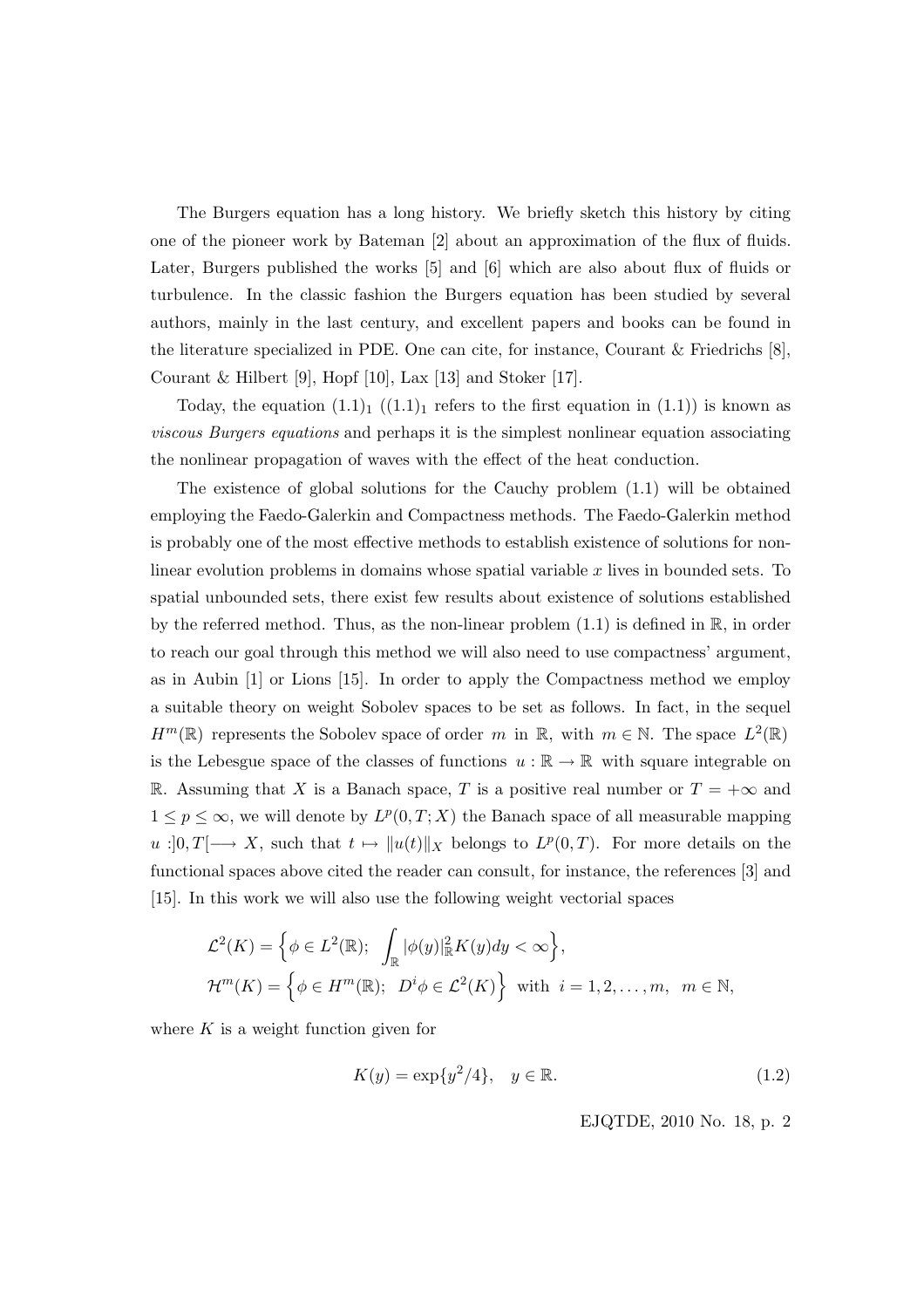The inner product and norm of  $\mathcal{L}^2(K)$  and  $\mathcal{H}^m(K)$  are defined by

$$
(\phi, \psi) = \int_{\mathbb{R}} \phi(y)\psi(y)K(y)dy, \qquad |\phi|^2 = \int_{\mathbb{R}} |\phi(y)|_{\mathbb{R}}^2 K(y)dy,
$$
  

$$
((\phi, \psi))_m = \sum_{i=1}^m \int_{\mathbb{R}} D^i \phi(y)D^i \psi(y)K(y)dy, \qquad ||\phi||_m^2 = \sum_{i=1}^m |D^i \phi|^2,
$$

respectively. The vector spaces  $\mathcal{L}^2(K)$  and  $\mathcal{H}^m(K)$  are Hilbert spaces with the above inner products. By  $D(\mathbb{R})$  it denotes the class of  $C^{\infty}$  functions in  $\mathbb R$  with compact support and convergence in the Laurent Schwartz sense, see [16].

We will also use the functional structure of the spaces  $L^p(0,T;H)$  with  $1 \leq p \leq \infty$ , where *H* is one of the spaces:  $\mathcal{L}^2(K)$  or  $\mathcal{H}^m(K)$ .

Some properties of the spaces  $\mathcal{L}^2(K)$  and  $\mathcal{H}^m(K)$  as the compactness of the inclusion  $\mathcal{H}^m(K) \hookrightarrow \mathcal{L}^2(K)$  and Poincaré inequality with the weight (1.2) has been proven in Escobedo-Kavian [11]. Results on compactness of space of spherically symmetric functions that vanishes at infinity were proven by Strauss [18]. In this direction one can see some results in Kurtz [12].

The method used to prove the existence of solutions for the Cauchy problem (1.1) is to transform it to another equivalent one proposed in the suitable functional spaces by using a change of variables defined by

$$
z(y,s) = (t+1)^{1/2}u(x,t) \text{ where } y = \frac{x}{(t+1)^{1/2}} \text{ and } s = \ln(t+1). \tag{1.3}
$$

The changing of variable (1.3) defines a diffeomorphism  $\sigma \colon \mathbb{R}_x \times (0,T) \to \mathbb{R}_y \times (0,S)$ with  $\sigma(x,t) = (y,s)$  and  $S = \ln(T+1)$ . From (1.3) we have  $t = e^s - 1$  and  $x = e^{s/2}y$ . Therefore,

$$
z(y,s) = e^{s/2}u(e^{s/2}y, e^s - 1) \text{ and } u(x,t) = (t+1)^{-1/2}z(x/(t+1)^{1/2}, \ln(t+1)).
$$

Differentiating  $u$  with respect to  $t$ , it yields

$$
u_t = \frac{-1}{2}(t+1)^{-3/2}z + (t+1)^{-1/2}\left(\frac{\partial z}{\partial y}\frac{\partial y}{\partial t} + \frac{\partial z}{\partial s}\frac{\partial s}{\partial t}\right)
$$
  
=  $(t+1)^{-3/2}\left(-\frac{z}{2} - \frac{yz}{2} + z_s\right)$   
=  $e^{-3s/2}\left(-\frac{z}{2} - \frac{yz}{2} + z_s\right).$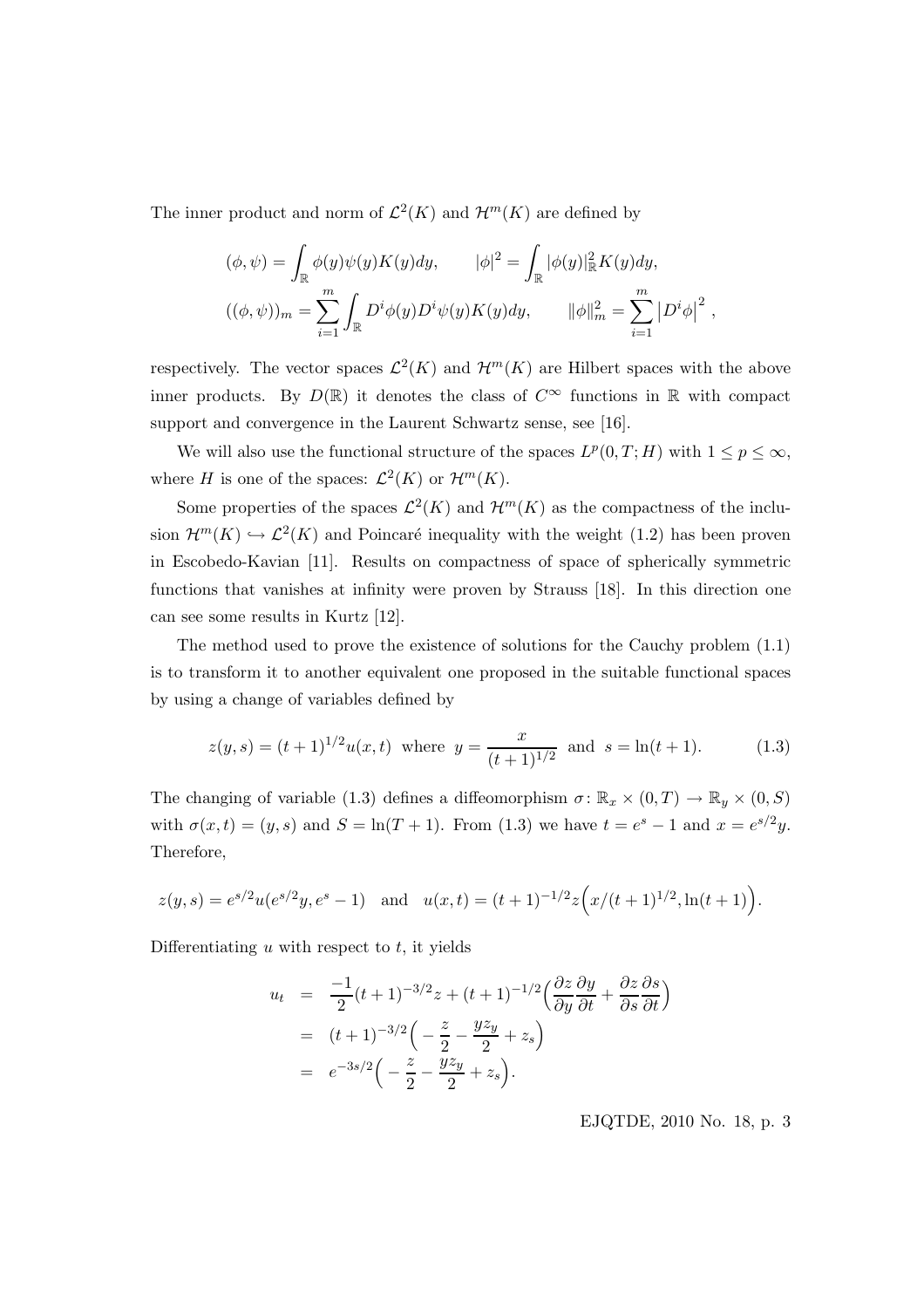Differentiating  $u$  with respect to  $x$ , it yields

$$
u_x = (t+1)^{-1/2} \frac{\partial z}{\partial y} \frac{\partial y}{\partial x} = (t+1)^{-1/2} \frac{\partial z}{\partial y} \frac{1}{(t+1)^{1/2}} = (t+1)^{-1} z_y = e^{-s} z_y.
$$

Differentiating again with respect to  $x$ , it yields

$$
u_{xx} = (t+1)^{-1} \frac{\partial^2 z}{\partial y^2} \frac{\partial y}{\partial x} = (t+1)^{-3/2} z_{yy} = e^{-3s/2} z_{yy}.
$$

Inserting the three last identities in  $(1.1)<sub>1</sub>$ , we obtain

$$
z_s - z_{yy} - \frac{yz_y}{2} - \frac{z}{2} + zz_y = 0 \quad \text{in} \quad \mathbb{R} \times (0, S). \tag{1.4}
$$

Moreover, for  $t = 0$ , we have by definition of y that  $x = y$ . Thus the initial data becomes

$$
u_0(x) = u(x,0) = z(y,0) = z_0(y). \tag{1.5}
$$

For use later and a better understanding we will modify the equation (1.4) as follows: one defines the operator  $L: \mathcal{H}^2(K) \longrightarrow \mathbb{R}$  by  $\phi \longmapsto L\phi = -\phi_{yy} - \frac{y\phi_y}{2}$  $\frac{\varphi_y}{2}$ , which satisfies:

$$
L\phi = -\frac{1}{K}(K\phi_y)_y \text{ and } (L\phi, \psi) = (\phi_y, \psi_y) = ((\phi, \psi))_2
$$
 (1.6)

for all  $\phi \in \mathcal{H}^2(K)$  and  $\psi \in \mathcal{H}^1(K)$ . Therefore, from (1.4), (1.5) and (1.6)<sub>1</sub> the Cauchy problem (1.1) is equivalent by  $\sigma$  to

$$
\begin{cases}\nz_s + Lz - \frac{z}{2} + zz_y = 0 & \text{in } \mathbb{R} \times (0, S), \\
z(y, 0) = u_0(y) & \text{in } \mathbb{R}.\n\end{cases}
$$
\n(1.7)

The purpose of this work is: in Section 2, we investigate the existence of global weak solutions of (1.1), its uniqueness and as well as analysis of the decay of these solutions. In Section 3 we establish the same properties of Section 2 for the strong solutions. In Section 4, we study the regularity of the strong solutions.

# 2 Weak Solution

Setting the initial data  $u_0 \in \mathcal{L}^2(K)$  we are able to show that the Cauchy problem (1.1) has a unique global weak solution  $u = u(x,t)$  defined in  $\mathbb{R} \times (0,\infty)$  with real values and the energy associated with this solution is asymptotically stable.

The concept of the solutions for (1.1) is established in the following sense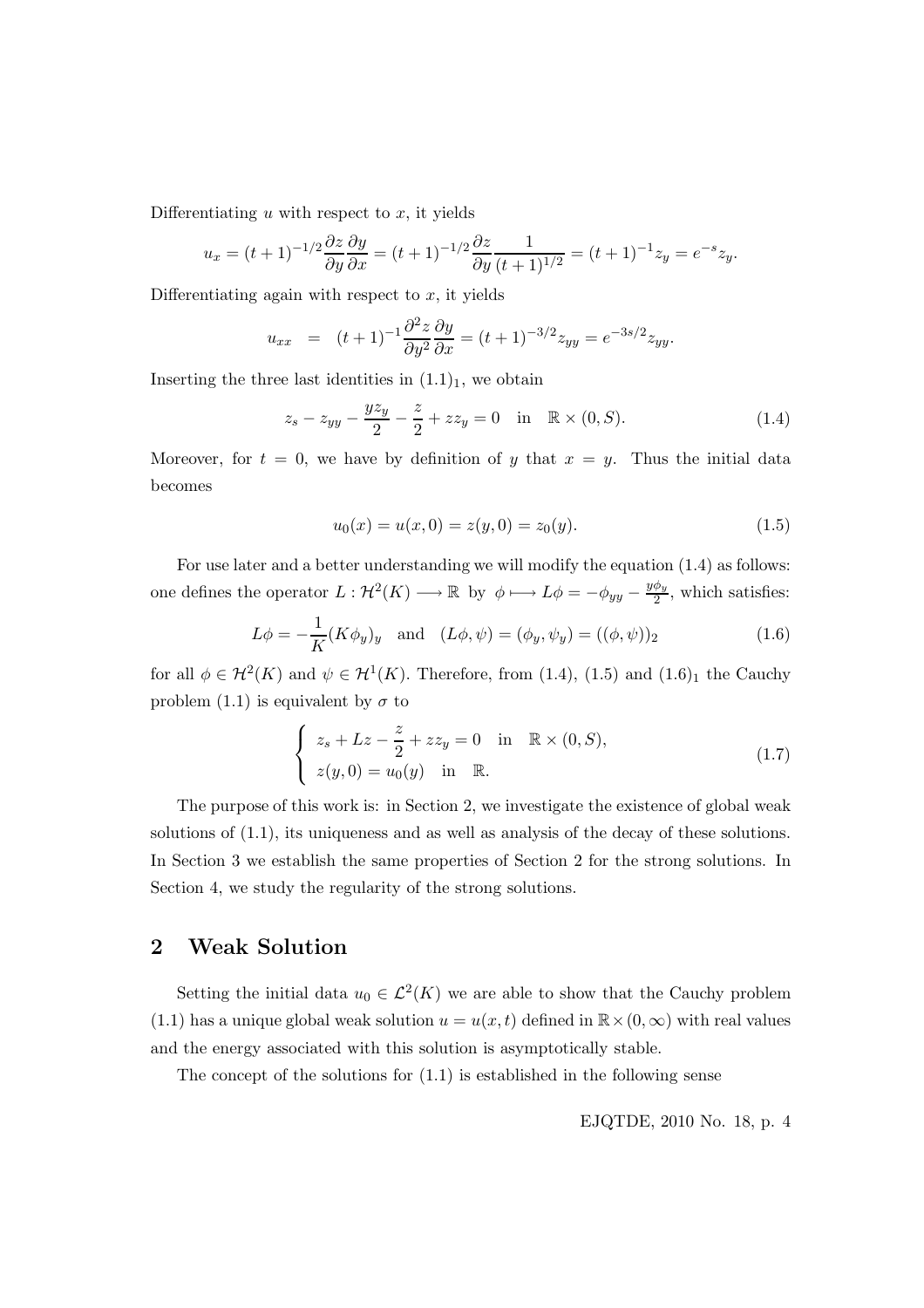**Definition 2.1.** A global weak solution for the Cauchy problem  $(1.1)$  is a real valued function  $u = u(x,t)$  defined in  $\mathbb{R} \times (0,\infty)$  such that

$$
u \in L^2_{loc}(0,\infty;H^1(\mathbb{R})), \quad u_t \in L^2_{loc}\left(0,\infty; [H^1(\mathbb{R})]'\right),
$$

the function u satisfies the identity integral

$$
-\int_0^T \int_{\mathbb{R}} [uv] \varphi_t dx dt + \int_0^T \int_{\mathbb{R}} [uu_x v] \varphi dx dt + \int_0^T \int_{\mathbb{R}} [u_x v_x] \varphi dx dt = 0, \qquad (2.1)
$$

for all  $v \in H^1(\mathbb{R})$  and for all  $\varphi \in D(0,T)$ . Moreover, u satisfies the initial condition

$$
u(x,0) = u_0(x) \text{ for all } x \in \mathbb{R}.
$$

The existence of solution of (1.1) in the precedent sense is guaranteed by the following theorem

**Theorem 2.1.** Suppose  $u_0 \in \mathcal{L}^2(K)$ , then there exists a unique global solution u of (1.1) in the sense of Definition 2.1. Moreover, energy  $E(t) = \frac{1}{2}|u(t)|^2$  associated with this solution satisfies

$$
E(t) \le E(0)(t+1)^{-3/4}.\tag{2.2}
$$

The following proposition, whose proof has have been done in Escobedo & Kavian [11], will be useful throughout this paper.

Proposition 2.1. One has the results

- $(1) \int_{\mathbb{R}} |y|^2 |v(y)|^2_{\mathbb{R}} K dy \leq 16 \int_{\mathbb{R}} |v_y(y)|^2_{\mathbb{R}} K dy$  for all  $v \in \mathcal{H}^1(K)$ ;
- (2) The immersion  $\mathcal{H}^1(K) \hookrightarrow \mathcal{L}(K)$  is compact;
- (3)  $L: \mathcal{H}^1(K) \longrightarrow [\mathcal{H}^1(K)]'$  is an isomorphism;
- (4) The eigenvalues of L are positive real numbers  $\lambda_j = j/2$  for  $j = 1, 2, \ldots,$  and the related space with  $\lambda_j$  is  $N(L - \lambda_j I) = [D^j \omega_1]$  with

$$
\omega_1(y) = \frac{1}{(4\pi)^{1/4}} [K(y)]^{-1} = \frac{1}{(4\pi)^{1/4}} \exp\{-y^2/4\}.
$$

(5) Finally, one has the Poincaré inequality  $|v| \leq \sqrt{2} |v_y|$  for  $v \in H^1(K)$ 

As the two Cauchy problems (1.1) and (1.7) are equivalent the Definition 2.1 and Theorem 2.1 are also equivalent to Definition 2.2 and Theorem 2.2.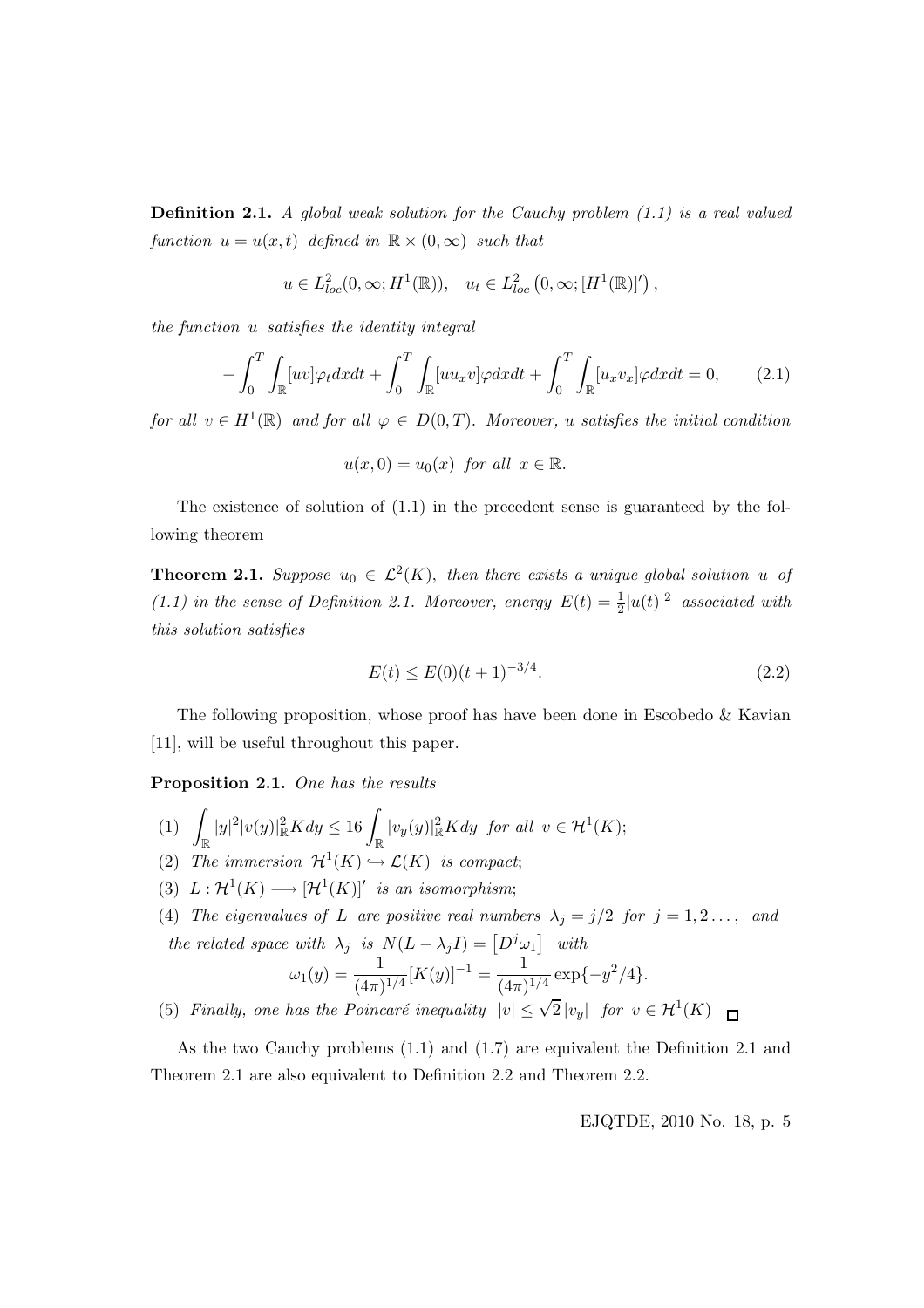**Definition 2.2.** A global weak solution for the Cauchy problem  $(1.7)$  is a real valued function  $z = z(y, s)$  defined in  $\mathbb{R} \times (0, \infty)$  such that

$$
z \in L^2_{loc}(0,\infty; \mathcal{H}^1(K)), \quad z_s \in L^2_{loc}\left(0,\infty; [\mathcal{H}^1(K)]'\right),
$$

the function z satisfies the identity integral

$$
-\int_{0}^{S} \int_{\mathbb{R}} [zv] \varphi_{s} K dy ds + \int_{0}^{S} \int_{\mathbb{R}} [z z_{y} v] \varphi K dy ds +
$$

$$
\int_{0}^{S} \int_{\mathbb{R}} [z_{y} v_{y}] \varphi K dy ds - \frac{1}{2} \int_{0}^{S} \int_{\mathbb{R}} [zv] \varphi K dy ds = 0, \qquad (2.3)
$$

for all  $v \in H^1(K)$  and for all  $\varphi \in D(0, S)$ . Moreover, z satisfies the initial condition

$$
z(y,0) = z_0(y) \text{ for all } y \in \mathbb{R}.
$$

The existence of solutions for system (1.7) will be shown by means of Faedo-Galerkin method. In fact, as  $\mathcal{L}^2(K)$  is a separable Hilbert space there exists a orthogonal hilbertian basis  $(\omega_j)_{j\in\mathbb{N}}$  of  $\mathcal{L}^2(K)$ . Moreover, since  $\mathcal{H}^1(K) \hookrightarrow \mathcal{L}^2(K)$  is compactly imbedding there exist  $\omega_j$  solutions of the spectral problem associated with the operator L in  $\mathcal{H}^1(K)$ . This means that

$$
(L\omega_j, v) = \lambda_j(\omega_j, v) \text{ for all } v \in \mathcal{H}^1(K) \text{ and } j \in \mathbb{N}.
$$
 (2.4)

Fixed the first eigenfunction  $\omega_1$  of L we set  $\{\omega_1\}^{\perp} = \{v \in \mathcal{L}^2(K); (\omega_1, v) = 0\}$ . In these conditions one defines  $V_N$  as the subspace of  $\mathcal{L}^2(K)$  spanned by the Neigenfunction  $\omega_1, \omega_2, \ldots, \omega_N$  of  $(\omega_j)_{j \in \mathbb{N}}$ , being  $\omega_j$  with  $j \in \mathbb{N}$  defined by  $(2.4)$ .

Now, we are ready to state the following result.

**Theorem 2.2.** Suppose  $z_0 \in L^2(K) \cap {\{\omega_1\}}^{\perp}$ , then there exists a unique solution z of  $(1.7)$  in the sense of Definition 2.2, provided  $|z_0| < \frac{1}{4\sqrt{3}}$  $\frac{1}{4\sqrt{3}C_1}$  holds, where  $C_1$  is a positive real constant defined below in the Proposition 2.2-item (b). Moreover, the energy  $E(s) = \frac{1}{2}|z(s)|^2$  satisfies

$$
E(s) \le E(0) \exp[-s/4].
$$
 (2.5)

Since Theorems 2.1 and 2.2 are equivalent, it suffices to prove the Theorem 2.2. Before this, we first introduce the following property, which will be useful later: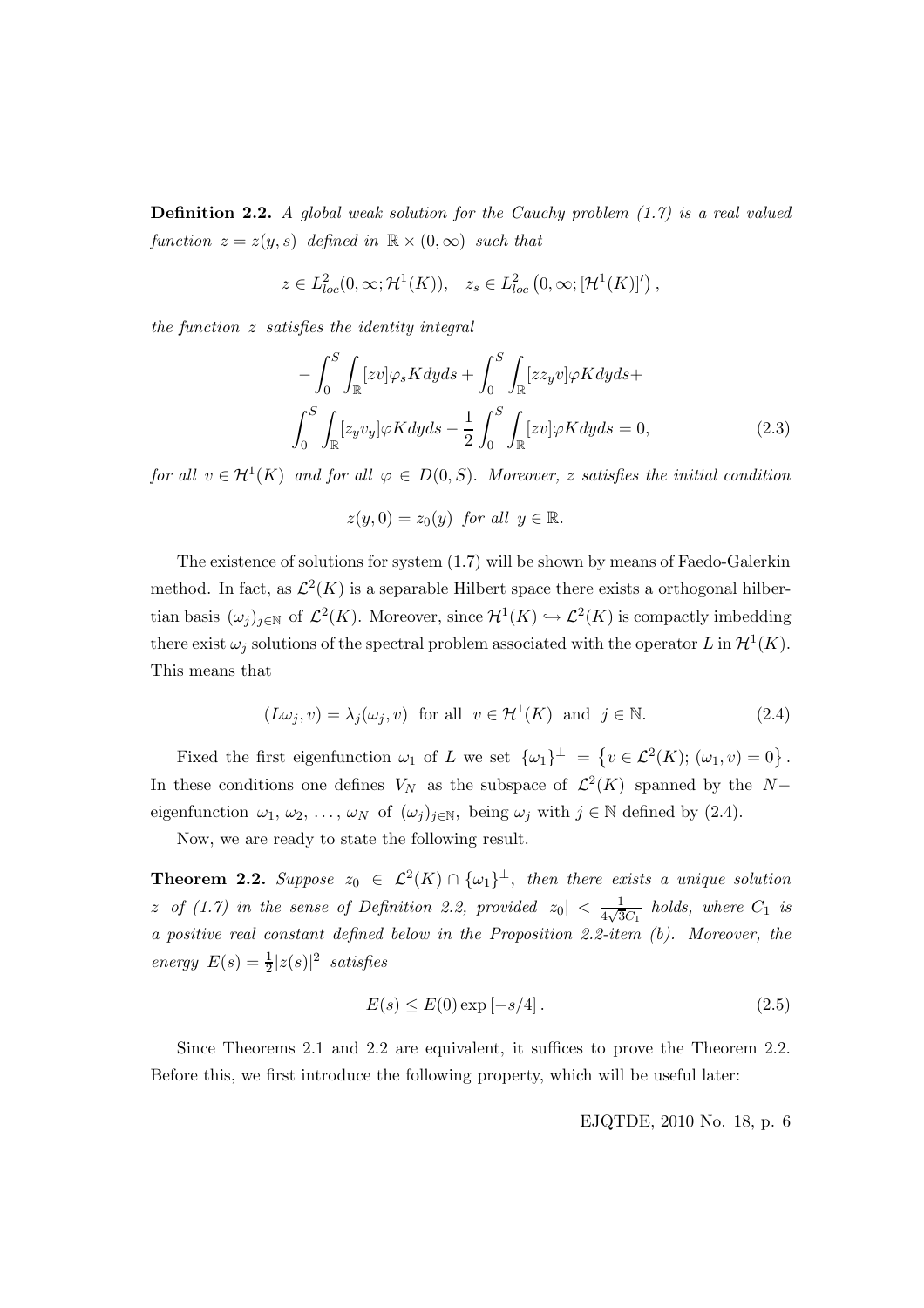**Proposition 2.2.** Considering v in  $\mathcal{H}^1(K)$  we have

- (a)  $K^{1/2}v \in L^{\infty}(\mathbb{R})$  and  $|K^{1/2}v|_{L^{\infty}(\mathbb{R})} \leq C_1 ||v||_1;$
- (b)  $|v|_{L^{\infty}(\mathbb{R})} \leq C_1 ||v||_1;$
- (c)  $||v||_1 \leq \sqrt{3}|v_y|,$

where  $C_1 = 4C$  and  $C > 0$  is defined by  $\left| K^{1/2} v \right|_{L^{\infty}(\mathbb{R})} \leq C \left| K^{1/2} v \right|_{H^1(\mathbb{R})}$ . Moreover, if  $v \in H^2(K)$  then

(d) 
$$
|v_y| \le \sqrt{2}|Lv|
$$

(e)  $||v||_2 \leq C_1 |Lv|,$ 

for some  $\widetilde{C}_1 > 0$  established to follow at the end of the proof below.

Proof - As

$$
\left|K^{1/2}v\right|_{H^1(\mathbb{R})}^2 \leq \int_{\mathbb{R}} |v(y)|^2_{\mathbb{R}}Kdy + \int_{\mathbb{R}} \left[\frac{|y|^2}{8}|v(y)|^2_{\mathbb{R}}K + 2|v_y(y)|^2_{\mathbb{R}}K\right]dy,
$$

then from Proposition 2.1 one has

$$
\left|K^{1/2}v\right|_{H^1(\mathbb{R})}^2 \leq \int_{\mathbb{R}} |v(y)|_{\mathbb{R}}^2 K dy + 4 \int_{\mathbb{R}} |v_y(y)|_{\mathbb{R}}^2 K dy \leq 4||v||_1^2.
$$

As the continuous immersion  $H^1(\mathbb{R}) \hookrightarrow L^{\infty}(\mathbb{R})$  holds, we have  $K^{1/2}v \in L^{\infty}(\mathbb{R})$  and there exists  $C > 0$  such that  $|K^{1/2}v|_{L^{\infty}(\mathbb{R})} \leq C |K^{1/2}v|_{H^{1}(\mathbb{R})}$ . This proves the statement (a). As  $K^{1/2} \geq 1$ , then from (a) one gets (b). The statement (c) is an immediate consequence from Proposition 2.1-item (5). Notice that for all  $v \in H^2(K)$  one has  $(v_y,v_y) = (Lv,v)$ . From this and Proposition 2.1-item (5) one gets (d). Finally, let  $v \in \mathcal{H}^2(K)$  and  $Lv = f$  with  $f \in \mathcal{L}^2(K)$ . Defining  $w = K^{1/2}v$  one can write

$$
w_{yy} = \left(\frac{1}{4} + \frac{y^2}{16}\right)w - K^{1/2}Lv.
$$

From this, Proposition 2.1-item (5) and Proposition 2.2-item (c), one has

$$
\int_{\mathbb{R}} \left[ |w_{yy}|_{\mathbb{R}}^2 + \frac{1}{16}|w|_{\mathbb{R}}^2 + \frac{y^4}{256}|w|_{\mathbb{R}}^2 + \frac{y^2}{32}|w|_{\mathbb{R}}^2 + \frac{1}{2}|w_y|_{\mathbb{R}}^2 + \frac{y^2}{8}|w_y|_{\mathbb{R}}^2 \right] dy =
$$

$$
\int_{\mathbb{R}} \left[ K|Lv|_{\mathbb{R}} - \frac{1}{4} y w_y w \right] dy \le \frac{3}{2} |Lv|.
$$

On the other hand, one has

$$
|v_{yy}|_{\mathbb{R}}^2 \leq C_2 \Big[ |w|_{\mathbb{R}}^2 + y^2|w|_{\mathbb{R}}^2 + y^4|w|_{\mathbb{R}}^2 + y^2|w_y|_{\mathbb{R}}^2 + |w_{yy}|_{\mathbb{R}}^2 \Big] K^{-1}.
$$

From these two above inequalities, Proposition 2.1-item (5) and (d) one obtains (e)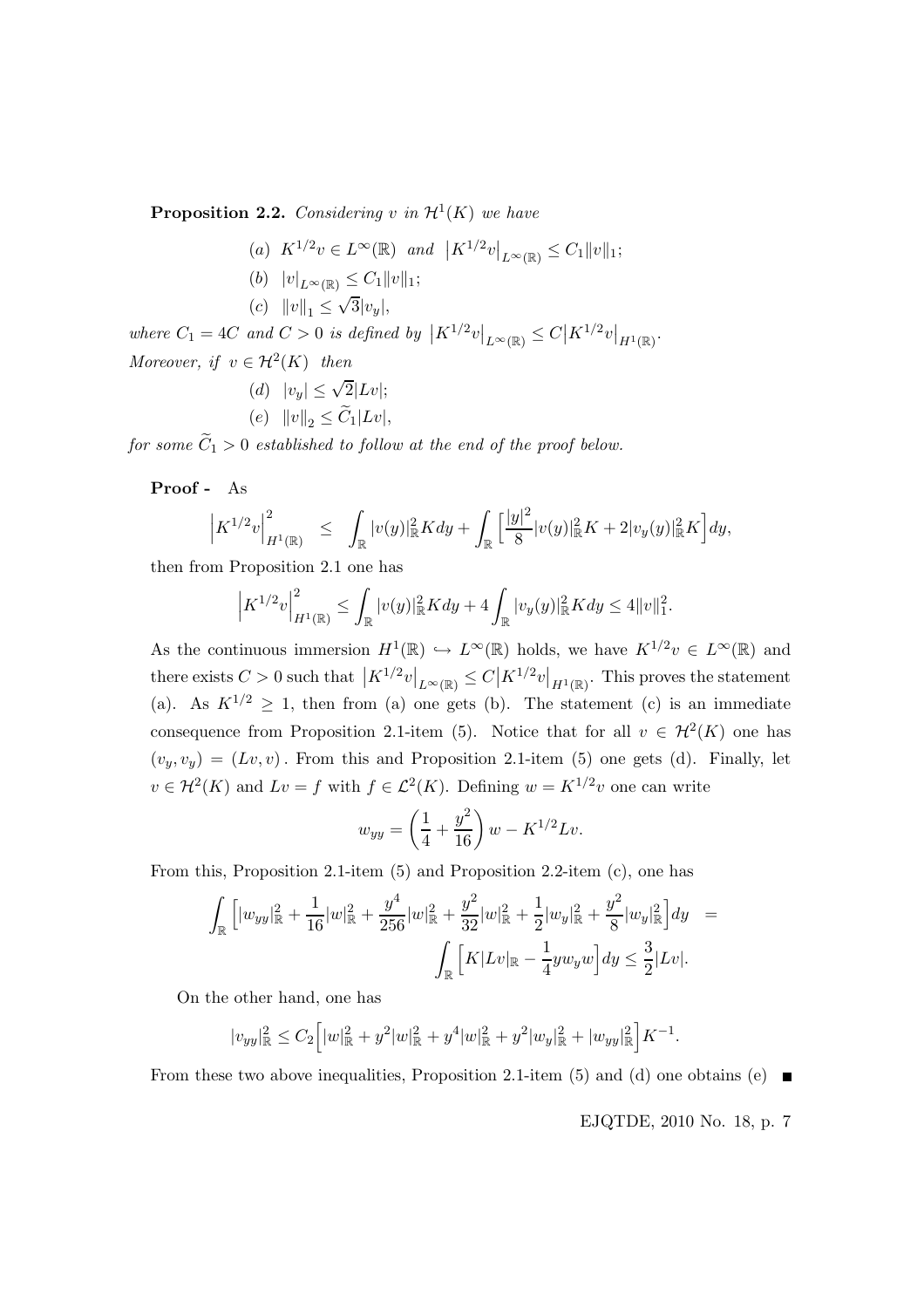**Proof of Theorem 2.2 -** We will employ the Faedo-Galerking approximate method to prove the existence of solutions. In fact, the approximate system is obtained from (2.4) and this consists in finding  $z^N(s, y) = \sum_{i=1}^N$  $\sum_{i=1}^{\infty} g_{iN}(s) \omega_i(y) \in V_N$ , the solution of the system of ordinary differential equations

$$
\begin{cases}\n\left(z_s^N(s), \omega\right) + \left(Lz^N(s), \omega\right) - 1/2\left(z^N(s), \omega\right) + \left(z^N(s)z_y^N(s), \omega\right) = 0, \\
z^N(0) = z_0^N = \sum_{j=1}^N (z_0, \omega_j)\omega_j,\n\end{cases} \tag{2.6}
$$

for all  $\omega$  belong to  $V_N$ . The System (2.6) has local solution  $z^N$  in  $0 \le s \le s_N$ , see for instance, Coddington-Levinson [7]. The estimates to be proven later allow us to extend the solutions  $z^N$  to whole interval  $[0, S]$  for all  $S > 0$  and to obtain subsequences that converge, in convenient spaces, to the solution of (1.7) in the sense of Definition 2.2.

**Estimate 1.** Setting  $\omega = z^N(s) \in V_N$  in  $(2.6)_1$ , it yields 1 2 d ds  $\left|z^N(s)\right|^2+\left|z^N_y(s)\right|^2$ − 1 2  $\left|z^N(s)\right|^2 +$ Z  $\int_{\mathbb{R}}z^N(s)z^N_y(s)z^N(s)Kdy=0.$ 

The integral above is upper bounded. In fact, by using Hölder inequality, Proposition 2.1-item (5) and Proposition 2.2-item (b) we can write

$$
\left| \int_{\mathbb{R}} z^N(s) z_y^N(s) L z^N(s) K dy \right|_{\mathbb{R}} \leq \sqrt{3} C_1 \left| z_y^N(s) \right|^2 \left| z^N(s) \right|.
$$

From this and from precedent identity we get

$$
\frac{1}{2}\frac{d}{ds}\left|z^N(s)\right|^2 + \frac{1}{2}\left|z_y^N(s)\right|^2 + \frac{1}{2}\left(\left|z_y^N(s)\right|^2 - \left|z^N(s)\right|^2\right) \le \sqrt{3}C_1\left|z_y^N(s)\right|^2\left|z^N(s)\right|. \tag{2.7}
$$

By using  $(1.6)_2$ , the fact that basis  $(\omega_i)$  is orthonormal and  $(2.4)$  we have

$$
|z_y^N(s)|^2 = \sum_{j=1}^N (g_{jN}(s))^2 \lambda_j
$$
 and  $|z^N(s)|^2 = \sum_{j=1}^N (g_{jN}(s))^2$ .

By using these two identities we are able to prove that

$$
\frac{1}{2} (|z_y^N(s)|^2 - |z^N(s)|^2) \ge 0 \text{ for all } N \in \mathbb{N}.
$$
 (2.8)

In fact, note that

$$
\frac{1}{2} (|z_y^N(s)|^2 - |z^N(s)|^2) = \frac{1}{2} (g_{1N}(s))^2 (\lambda_1 - 1) + \frac{1}{2} \sum_{j=2}^N (g_{jN}(s))^2 (\lambda_j - 1).
$$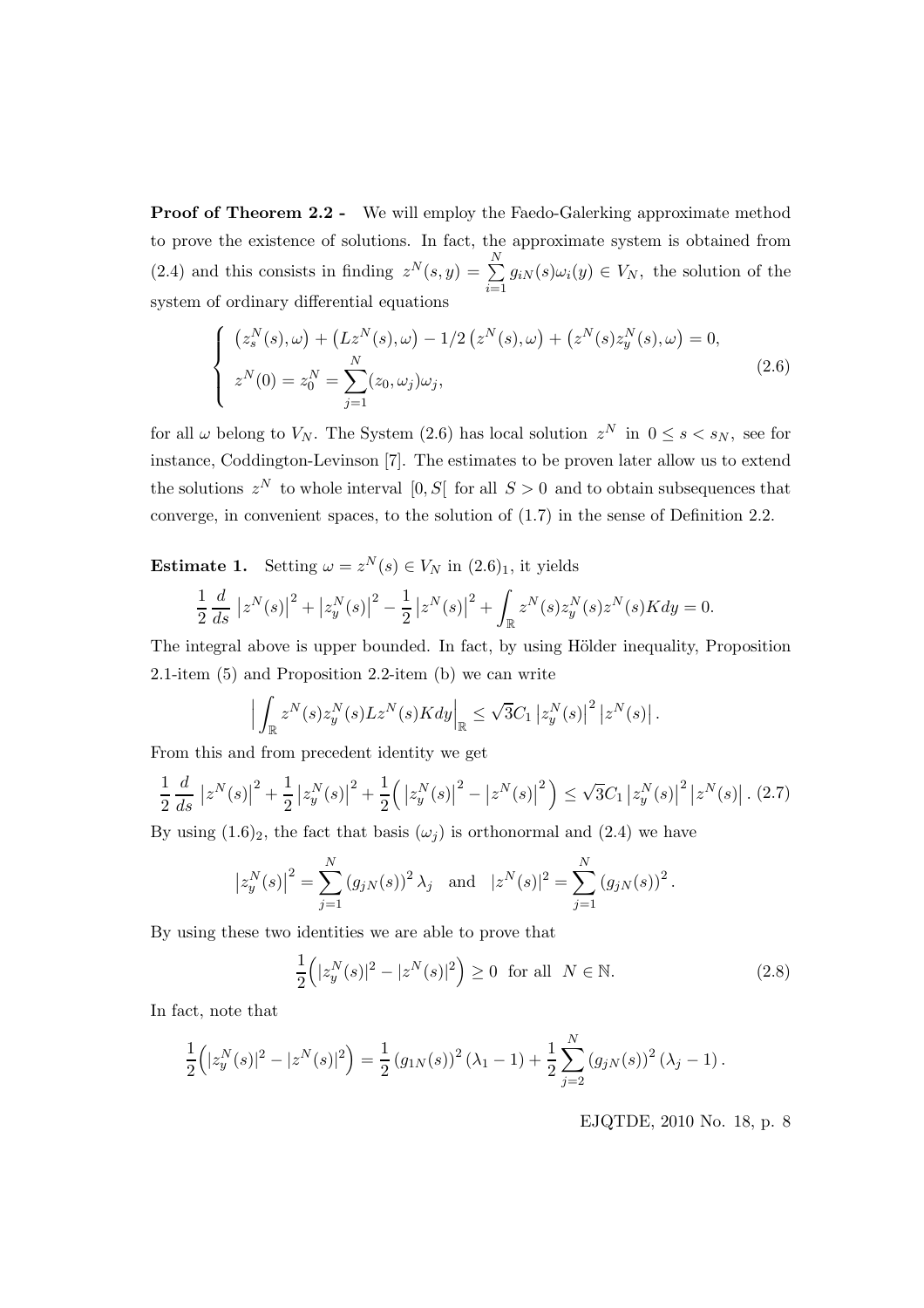Next one can prove that

$$
g_{1N}(s) = 0
$$
 and  $\sum_{j=2}^{N} (g_{jN}(s))^2 (\lambda_j - 1) \ge 0$  for all s and N. (2.9)

From Proposition 2.1-item (4) the second statement in (2.9) is obvious. Therefore, it suffices to prove that  $g_{1N}(s) = 0$  for all s and N. In fact, first, note that

$$
g_{1N}(s) = \left(\sum_{j=1}^{N} g_{jN}(s)\omega_j, \omega_1\right) = (z_N(s), \omega_1).
$$

Thus, we will show that  $(z_N(s), \omega_1) = 0$ . Setting  $\omega = \omega_1 \in V_N$  in  $(2.6)_1$ , it yields

$$
(z_s^N(s), \omega_1) + (Lz^N(s), \omega_1) - \frac{1}{2} (z^N(s), \omega_1) + (z^N(s)z_y^N(s), \omega_1) = 0.
$$
 (2.10)

By using (2.4) and Proposition 2.1-item (4) one can writes

$$
(Lz^N(s), \omega_1) = \frac{1}{2} (z^N(s), \omega_1).
$$

The non-linear term of (2.10) is null, because

$$
(z^N(s)z_y^N(s), \omega_1) = \frac{1}{2} \frac{1}{(4\pi)^{1/4}} \int_{\mathbb{R}} \left[ \left( z^N(s) \right)^2 \right]_y dy.
$$

we have used above Proposition 2.1-item (4), that is,

$$
\omega_1(y) = \frac{1}{(4\pi)^{1/4}} \exp\{-y^2/4\}.
$$

From this, as  $\omega_j \in H^1(K)$  then  $(z^N)^2$  and  $(z^N_y)^2$  belong to  $L^1(\mathbb{R})$  and consequently  $z^N(y, t) = 0$ . Thus,  $(z^N(s)z_y^N(s), \omega_1) = 0$  for all N and s. Taking into account lim  $|y| \longrightarrow \infty$ these facts in (2.10), it yields  $(z_s^N(s), \omega_1) = 0$ . Thus, by using  $(2.6)_2$  and hypothesis on  $z_0$  we get  $(z^N(s), \omega_1) = (z^N(0), \omega_1) = 0$ . Therefore, this completes the proof of statement of (2.9)  $\mathsf{r}$ 

Since  $(2.8)$  is true, the inequality  $(2.7)$  is reduced to

$$
\frac{1}{2}\frac{d}{ds}\left|z^N(s)\right|^2 + \frac{1}{4}\left|z_y^N(s)\right|^2 + \left|z_y^N(s)\right|^2 \left(\frac{1}{4} - \sqrt{3}C_1\left|z^N(s)\right|\right) \le 0. \tag{2.11}
$$

Next, we will prove that

$$
|z^N(s)| < \frac{1}{4\sqrt{3}C_1} \quad \text{for all} \quad s \ge 0. \tag{2.12}
$$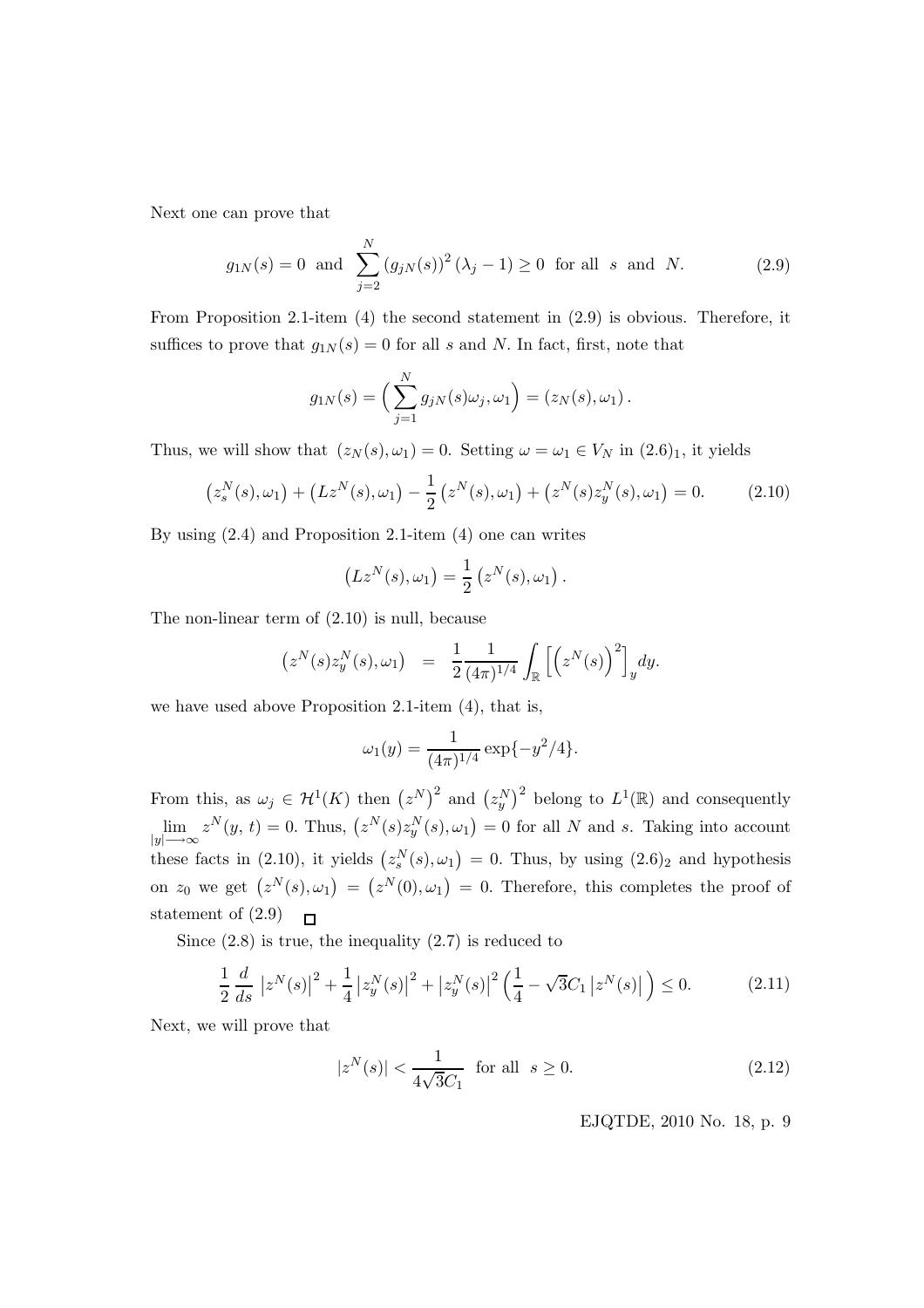In fact, suppose it is not true. Then there exists  $s^*$  such that

$$
|z^N(s)| < \frac{1}{4\sqrt{3}C_1}
$$
 for all  $0 \le s < s^*$  and  $|z^N(s^*)| = \frac{1}{4\sqrt{3}C_1}$ .

Integrating  $(2.11)$  from 0 to  $s^*$ , it yields

$$
\frac{1}{2} |z^N(s^*)|^2 + \frac{1}{4} \int_0^{s^*} |z_y^N(s)|^2 ds + \int_0^{s^*} |z_y^N(s)|^2 \Big( \frac{1}{4} - \sqrt{3}C_1 |z^N(s)| \Big) ds \leq \frac{1}{2} |z_0|^2.
$$

From hypothesis on  $z_0$  we have

$$
|z^N(s^*)| < 1/4\sqrt{3}C_1.
$$

This contradicts  $|z^N(s^*)| = 1/4\sqrt{3}C_1$ . Thus, (2.12) it is true. Therefore, integrating  $(2.11)$  from 0 to s and by using  $(2.4)$  and  $(2.6)_2$ , it yields

$$
|z^N(s)|^2 + \frac{1}{2} \int_0^s |z_y^N(\tau)|^2 d\tau \le |z_0|^2 \le \frac{1}{4\sqrt{3}C_1}.\tag{2.13}
$$

Estimate 2. In this estimate we will use the projection operator

$$
P_N: \mathcal{L}^2(K) \longrightarrow V_N
$$
 defined by  $v \longmapsto P_N(v) = \sum_{i=1}^N (v, \omega_i) \omega_i$ .

Thus, from  $(2.6)_1$  we have

$$
\sum_{i=1}^{N} (z_s^N, \omega_i) \omega_i + \sum_{i=1}^{N} (L z^N, \omega_i) \omega_i - \frac{1}{2} \sum_{i=1}^{N} (z^N, \omega_i) \omega_i + \sum_{i=1}^{N} (z^N(s) z_y^N(s), \omega_i) \omega_i = 0.
$$

From this and definition of  $\mathcal{P}_N$  one can write

$$
P_N(z_s^N) + P_N(Lz^N) - \frac{1}{2} P_N(z^N) + P_N(z^N(s)z_y^N(s)) = 0.
$$

As  $P_N V_N \subset V_N$  and  $z^N$ ;  $z_s^N$ ;  $Lz^N \in V_N$ , then

$$
z_s^N = -Lz^N + \frac{1}{2}z^N - P_N(z^N(s)z_y^N(s)).
$$
\n(2.14)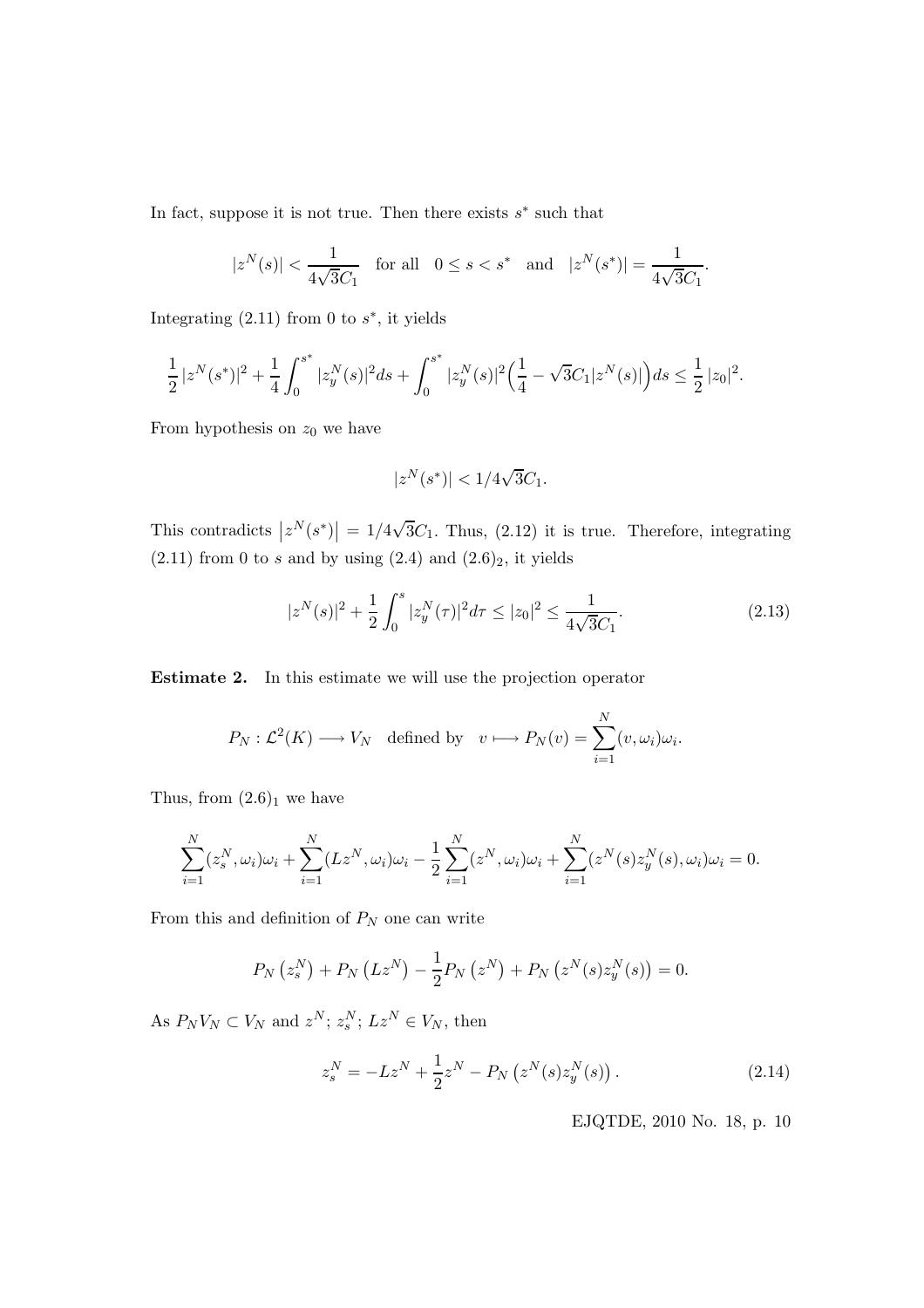The identity (2.14) is verified in the  $L^{\infty}\left(0, S; \left[\mathcal{H}^1(K)\right]^{\prime}\right)$  sense. In fact, analyzing each term on the right-hand side of (2.14) we prove this statement as one can see:

$$
|Lz^N(s)|_{[\mathcal{H}^1(K)]'} = \sup_{\substack{v \in \mathcal{H}^1(K) \\ ||v||_1 \le 1}} \left| \left( z_y^N(s), v_y \right)_{\mathcal{L}^2(K)} \right|_{\mathbb{R}} \le |z_y^N(s)|. \tag{2.15}
$$

$$
|z^{N}(s)|_{[\mathcal{H}^{1}(K)]'} = \sup_{\substack{v \in \mathcal{H}^{1}(K) \\ ||v||_{1} \le 1}} \left| \left( z^{N}(s), v \right)_{\mathcal{L}^{2}(K)} \right|_{\mathbb{R}} \le |z^{N}(s)|. \tag{2.16}
$$
  

$$
|P_{N} \left( z^{N}(s) z_{y}^{N}(s) \right) \Big|_{[\mathcal{H}^{1}(K)]'} \le C_{1} \sup_{\substack{v \in \mathcal{H}^{1}(K) \\ ||v||_{1} \le 1}} \left| z^{N}(s) \right| \left| z_{y}^{N}(s) \right| \left\| (P_{N}v) \right\|_{\mathcal{H}^{1}(K)}
$$

$$
\leq \quad \left| z^N(s) \right| \left| z_y^N(s) \right| \,. \tag{2.17}
$$

As the proof of the three identities  $(2.15)$ ,  $(2.16)$  and  $(2.17)$  are similar, we will just make the last one. In fact,

$$
\begin{split}\n\left|P_{N}\left(z^{N}(s)z_{y}^{N}(s)\right)\right|_{[H^{1}(K)]'} &= \sup_{\substack{v\in\mathcal{H}^{1}(K) \\ ||v||\leq 1}} \left|\left\langle P_{N}\left(z^{N}(s)z_{y}^{N}(s)\right), v\right\rangle_{[H^{1}(K)]'\times H^{1}(K)}\right|_{\mathbb{R}} \\
&= \sup_{\substack{v\in\mathcal{H}^{1}(K) \\ ||v||\leq 1}} \left|\left(P_{N}\left(z^{N}(s)z_{y}^{N}(s)\right), v\right)_{\mathcal{L}^{2}(K)}\right|_{\mathbb{R}} \\
&= \sup_{\substack{v\in\mathcal{H}^{1}(K) \\ ||v||\leq 1}} \left|\left(z^{N}(s)z_{y}^{N}(s), P_{N}v\right)_{\mathcal{L}^{2}(K)}\right|_{\mathbb{R}} \\
&\leq C_{1} \sup_{\substack{v\in\mathcal{H}^{1}(K) \\ ||v||\leq 1}} \left|z^{N}(s)\right| \left|z_{y}^{N}(s)\right| \left\|(P_{N}v)\right\|_{\mathcal{H}^{1}(K)}.\n\end{split}
$$

On the other hand,

$$
\begin{aligned}\n\|(P_N v)\|_{\mathcal{H}^1(K)}^2 &= \left\|\sum_{i=1}^N (v, \omega_i)\omega_i\right\|^2 = \sum_{i=1}^N (v, \omega_i)^2 (\omega_{iy}, \omega_{iy}) \\
&= \sum_{i=1}^N (v, \omega_i)^2 (L\omega_i, \omega_i) = \sum_{i=1}^N (v, \omega_i)^2 \lambda_i \\
&= \sum_{i=1}^N \left(v, \frac{L\omega_i}{\sqrt{\lambda_i}}\right)^2 = \sum_{i=1}^N \left(v_y, \frac{\omega_{iy}}{\sqrt{\lambda_i}}\right)^2 \\
&\le \sum_{i=1}^\infty \left(v_y, \frac{\omega_{iy}}{\sqrt{\lambda_i}}\right)^2 = \|v\|_{\mathcal{H}^1(K)}^2 \le 1.\n\end{aligned}
$$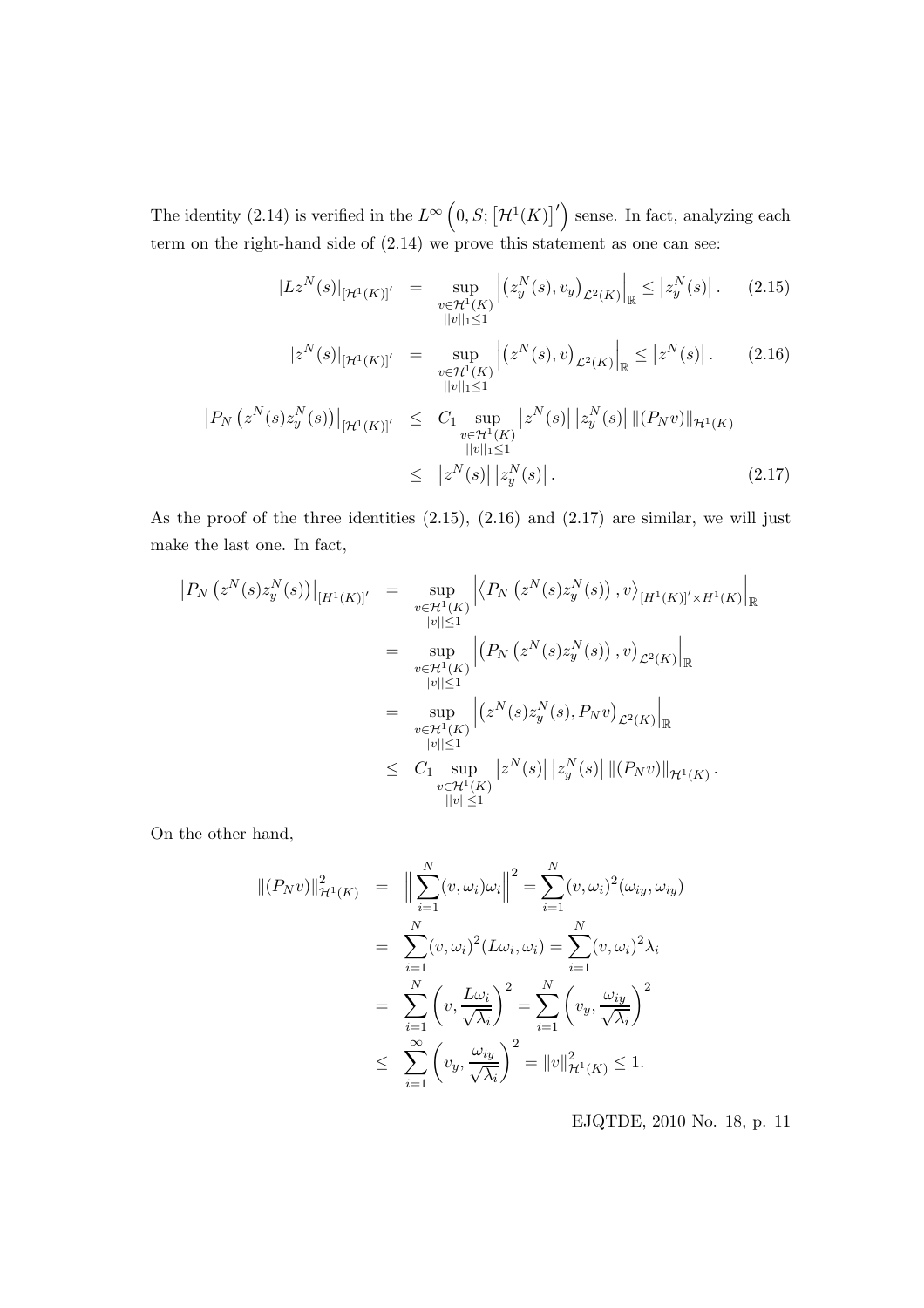Inserting this inequality in the precedent one we get  $(2.17)$ . By using  $(2.15)-(2.17)$  in (2.14), we get

$$
\begin{split} |z_s^N(s)|^2_{[\mathcal{H}^1(K)]'} &\leq \quad \left[\frac{1}{2}|z^N(s)| + \left(1 + C_1|z^N(s)|\right)|z_y^N(s)|\right]^2 \\ &\leq \quad \left[\left(\frac{\sqrt{2}}{2} + 1 + C_1|z^N(s)|\right)|z_y^N(s)|\right]^2 \\ &\leq \quad \left[\left(\frac{\sqrt{2}}{2} + 1 + \frac{C_1}{2\sqrt{\sqrt{3}C_1}}\right)|z_y^N(s)|\right]^2, \end{split}
$$

where we have used in the two last step the Poincaré inequality and Estimate  $(2.13)$ . Integrating this inequality from 0 to  $S$  and again using Estimate (2.13), we obtain

$$
\int_{0}^{S} |z_{s}^{N}(s)|_{\left[\mathcal{H}^{1}(K)\right]'}^{2} ds \le C,
$$
\n(2.18)

where

$$
C = \left(\frac{\sqrt{2}}{2} + 1 + \frac{C_1}{2\sqrt{\sqrt{3}C_1}}\right)^2 \frac{1}{2\sqrt{3}C_1}.
$$

The limit in the approximate problem  $(2.6)$ : By Estimates 1 and 2, more precisely, from  $(2.13)$  and  $(2.18)$  we can extract subsequences of  $(z<sup>N</sup>)$ , which one will denote by  $(z^N)$ , and a function  $z : \mathbb{R} \times (0, S) \to \mathbb{R}$  satisfying

$$
\begin{vmatrix}\nz^N \rightharpoonup z & \text{weak star in} & L^\infty(0, S; \mathcal{L}^2(K)), \\
z^N \rightharpoonup z & \text{weak in} & L^2(0, S; \mathcal{H}^1(K)), \\
z^N_s \rightharpoonup z_s & \text{weak in} & L^2(0, S; [\mathcal{H}^1(K)]')\n\end{vmatrix}.
$$
\n
$$
(2.19)
$$

From these convergence we are able to pass to the limits in the linear terms of (2.6). The nonlinear term needs careful analysis. In fact, from  $(2.19)_{1,3}$  and Aubin's compactness result, see Aubin [1], Browder [4], Lions [15] or Lions [14], we can extract a subsequences of  $(z^N)$ , which one will denote by  $(z^N)$ , such that

$$
zN \to z \quad \text{strongly in} \quad L2(0, S; \mathcal{L}2(K)).
$$
 (2.20)

On the other hand, for all  $\phi(x,s) = v(x)\theta(s)$  with  $v \in \mathcal{H}^1(K)$  and  $\theta \in D(0, S)$  we have

$$
\int_{0}^{S} (z^{N}(s)z_{y}^{N}(s), \phi(s)) ds = \int_{0}^{S} (z_{y}^{N}, z^{N}\phi) ds
$$
\n
$$
= \int_{0}^{S} (z_{y}^{N}, [z^{N} - z] \phi) ds + \int_{0}^{S} (z_{y}^{N}, z\phi) ds.
$$
\n(2.21)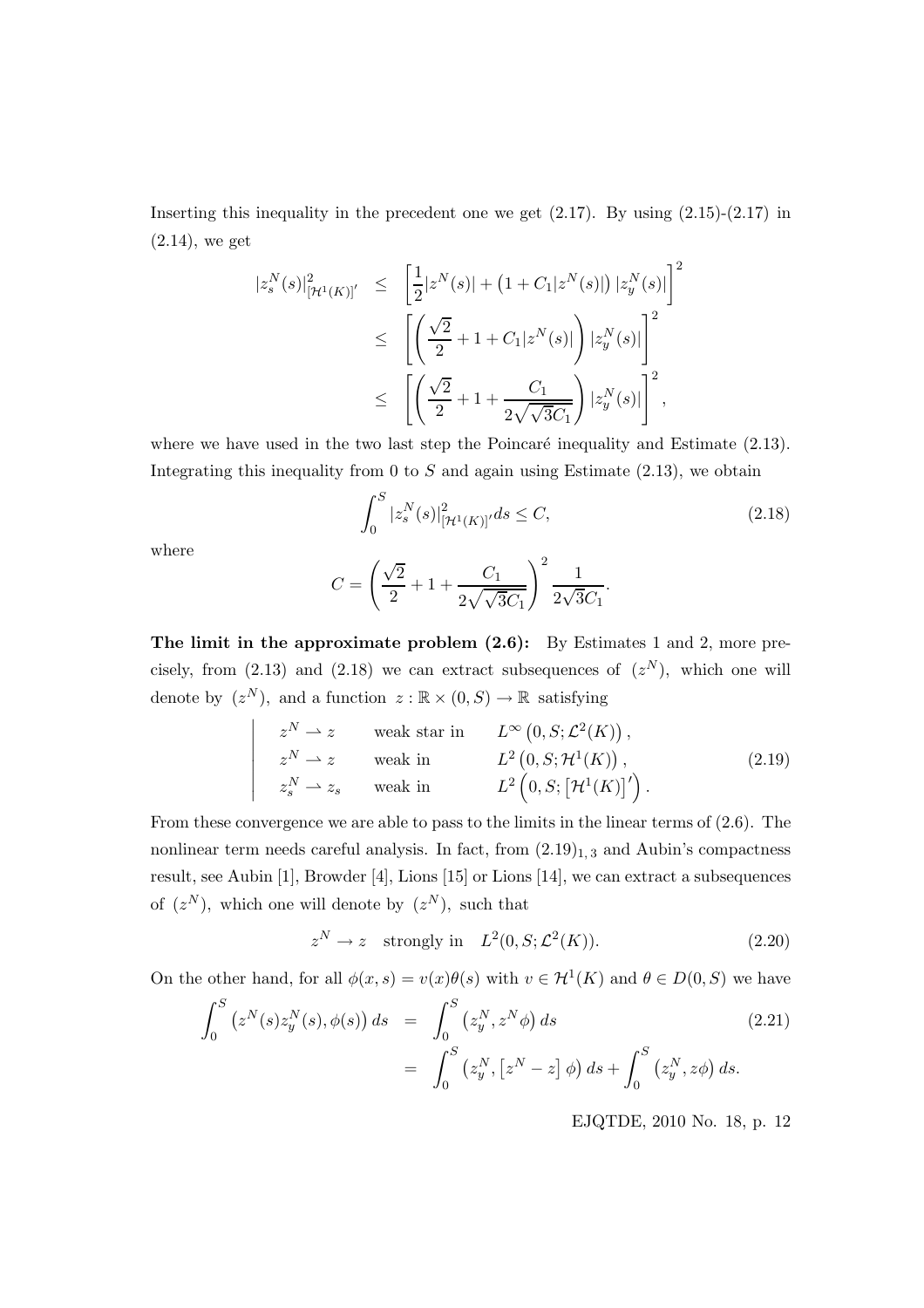Next, we will show that the last two integrals on the right-hand side of (2.21) converge. In fact, the first one can be upper bounded as follows

$$
\left| \int_0^S \left( z_y^N , \left[ z^N - z \right] \phi \right) ds \right|_{\mathbb{R}} \le
$$
  

$$
\int_0^S |z_y^N| |\phi|_{L^{\infty}(\mathbb{R})} |z^N - z| ds \le
$$
  

$$
C_1 |\phi|_{L^{\infty}(0, S; \mathcal{H}^1(K))} |z_y^N|_{L^2(0, S; \mathcal{L}^2(K))} |z^N - z|_{L^2(0, S; \mathcal{L}^2(K))}.
$$

From this,  $(2.13)$  and  $(2.20)$  we have

$$
\int_0^S \left( z_y^N(s), \left[ z^N(s) - z(s) \right] \phi(s) \right) ds \longrightarrow 0 \text{ as } N \longrightarrow \infty.
$$

The second integral also converges because from  $(2.19)_2$  we have, in particular, that

$$
z_y^N \rightharpoonup z_y
$$
 weak in  $L^2(0, S; \mathcal{L}^2(K))$ 

and because  $\phi z \in L^2(0, S; \mathcal{L}^2(K))$ . Therefore, we have

$$
\int_0^S \left( z_y^N(s), z(s)\phi(s) \right) ds \longrightarrow \int_0^S \left( z_y(s), z(s)\phi(s) \right) ds \text{ as } N \longrightarrow \infty.
$$

Taking these two limits in (2.21) we get

$$
\int_0^S \left( z^N(s) z_y^N(s), \phi(s) \right) ds \longrightarrow \int_0^S \left( z(s) z_y(s), \phi(s) \right) ds \text{ as } N \longrightarrow \infty \quad \blacksquare
$$

Uniqueness of solutions of  $(1.7)$ : The global weak solutions of the initial value problem (1.7) is unique for all  $s \in [0, S]$ ,  $S > 0$ . In fact, from  $(2.19)_1$  and  $(2.19)_3$  the duality  $\langle z_s, z \rangle_{\left[\mathcal{H}^1(K)\right]'\times\mathcal{H}^1(K)}$  makes sense. Thus, suppose z and  $\hat{z}$  are two solutions of (1.7) and let  $\varphi = z - \hat{z}$ , then  $\varphi$  satisfies

$$
\varphi_s + L\varphi - \frac{\varphi}{2} = -(zz_y - \hat{z}\hat{z}_y), \qquad \varphi(0) = 0.
$$
 (2.22)

Taking the duality paring on the both sides of  $(2.22)_1$  with  $\varphi$  we obtain

$$
\frac{1}{2}\frac{d}{ds}|\varphi(s)|^2 + |\varphi_y(s)|^2 = \frac{1}{2}|\varphi(s)|^2 - (z(s)\varphi_y(s), \varphi(s)) - (\widehat{z}_y(s)\varphi(s), \varphi(s)).
$$
 (2.23)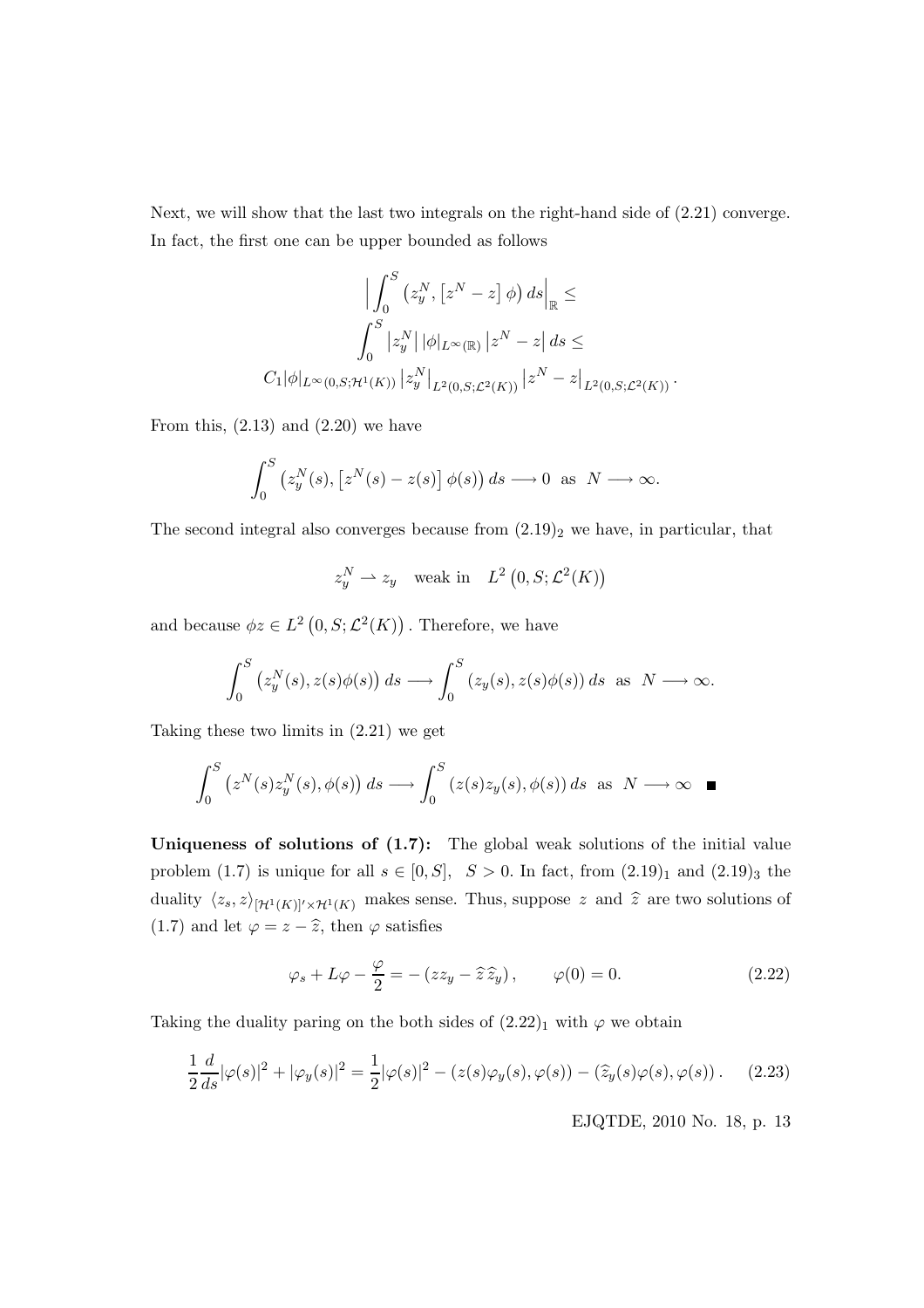From Proposition 2.2-item (b) and (c) one obtains

$$
\begin{split} \left| \left( z(s) \varphi_y(s), \varphi(s) \right) + \left( \widehat{z}_y(s) \varphi(s), \varphi(s) \right) \right|_{\mathbb{R}} \leq \\ \left| z(s) \right|_{L^{\infty}(\mathbb{R})} \left| \varphi_y(s) \right| \left| \varphi(s) \right| + \left| \varphi(s) \right|_{L^{\infty}(\mathbb{R})} \left| \widehat{z}_y(s) \right| \left| \varphi(s) \right| \leq \\ C_1 \sqrt{3} \left| \varphi_y(s) \right| \left( \left| z_y(s) \right| + \left| \widehat{z}_y(s) \right| \right) \left| \varphi(s) \right| \leq \\ & \frac{1}{2} \left| \varphi_y(s) \right|^2 + 3C_1^2 \left( \left| z_y(s) \right|^2 + \left| \widehat{z}_y(s) \right|^2 \right) \left| \varphi(s) \right|^2. \end{split}
$$

Substituting this inequality in (2.23) yields

$$
\frac{1}{2}\frac{d}{ds}|\varphi(s)|^2 + \frac{1}{2}|\varphi_y(s)|^2 \le \left[\frac{1}{2} + 3C_1^2\left(|z_y(s)|^2 + |\widehat{z}_y(s)|^2\right)\right]|\varphi(s)|^2.
$$

From  $(2.19)_2$  one has that z and  $\hat{z}$  belong to  $L^2(0, S; \mathcal{H}^1(K))$ . Therefore, applying the Gronwall inequality one gets  $\varphi(s) = 0$  in  $[0, S]$ 

**Asymptotic behavior:** The asymptotic behavior, as  $s \to \infty$ , of  $E(s) = \frac{1}{2}|z(s)|^2$ given by the unique solution of the Cauchy problem (1.7) is established as a consequence of inequality  $(2.11)$ . In fact, from  $(2.11)$ ,  $(2.12)$  and Banach-Steinhauss theorem we get that the limit function  $z$  defined by  $(2.19)$  satisfies the inequality

$$
\frac{1}{2}\frac{d}{ds}|z(s)|^2 + \frac{1}{4}|z_y(s)|^2 \le 0.
$$

From Proposition 2.1-item (5) we obtain

$$
\frac{d}{ds} |z(s)|^2 + \frac{1}{4} |z(s)|^2 \le 0.
$$

As a consequence from this inequality we get the inequality  $(2.5)$  directly

**Remark 2.1.** The inequality  $(2.2)$  is a consequence of  $(2.5)$ . In fact, from  $(1.3)$  we *obtain*  $|z(s)|^2 = (t+1)^{1/2}|u(t)|^2$  and  $|z_0|^2 = |u_0|^2$ . Moreover, as  $s = \ln(t+1)$ , then  $exp[-s/4] = (t + 1)^{-1/4}$ . Therefore, from (2.5) we have

$$
|u(t)|^2 = \frac{1}{t+1}|z(s)|^2 \le |u_0|^2(t+1)^{-3/4} \quad \blacksquare
$$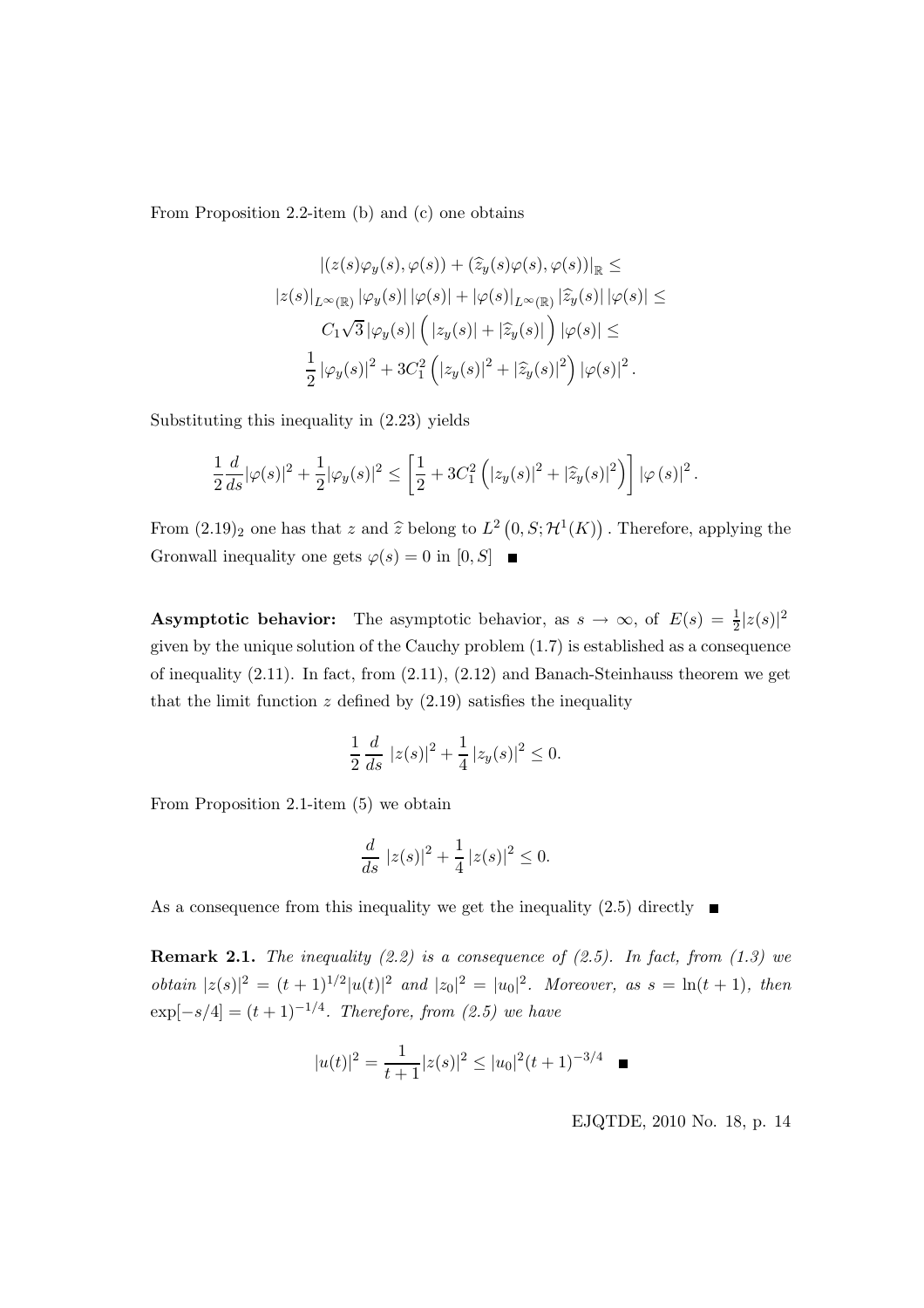## 3 Strong Solution

Setting the initial data  $u_0 \in H^1(K)$  we are able to show that the Cauchy problem (1.1) has a unique real valued strong solution  $u = u(x, t)$  defined in  $\mathbb{R} \times (0, T)$  for all  $T > 0$ . Precisely, the strong solution of (1.1) is defined as follows.

**Definition 3.1.** A global strong solution for the initial value problem  $(1.1)$  is a real valued function  $u = u(x,t)$  defined in  $\mathbb{R} \times (0,T)$  for an arbitrary  $T > 0$ , such that

$$
u \in L_{loc}^{\infty}(0, \infty; H^{2}(\mathbb{R})), \quad u_{t} \in L_{loc}^{2}(0, \infty; H^{1}(\mathbb{R})),
$$

$$
\int_{0}^{T} \int_{\mathbb{R}} u_{t} \varphi dxdt + \int_{0}^{T} \int_{\mathbb{R}} u u_{x} \varphi dxdt + \int_{0}^{T} \int_{\mathbb{R}} u_{x} \varphi_{x} dxdt = 0,
$$
(3.1)

for all  $\varphi \in L^2(0,T;H^1(\mathbb{R}))$ . Moreover, u satisfies the initial condition

$$
u(x,0) = u_0(x) \text{ for all } x \in \mathbb{R}.
$$

The existence of solution of  $(1.1)$  in the precedent sense is guaranteed by the following theorem.

**Theorem 3.1.** Suppose  $u_0 \in H^1(K)$ , then there exists a unique global solution u of (1.1) in the sense of Definition 3.1. Moreover, energy  $E(t) = \frac{1}{2}|u(t)|^2$  associated with this solution satisfies

$$
E(t) \le E(0)(t+1)^{-3/4}.
$$

As the Cauchy problems (1.1) and (1.7) are equivalent, the Definition 3.1 and Theorem 3.1 are also equivalent to Definition 3.2 and Theorem 3.2.

**Definition 3.2.** A global strong solution of the initial-boundary value problem  $(1.7)$  is a real valued function  $z = z(y, s)$  defined in  $\mathbb{R} \times (0, S)$  for arbitrary  $S > 0$ , such that

$$
z \in L_{loc}^{\infty}(0, \infty; \mathcal{H}^{2}(K)), \quad z_{s} \in L_{loc}^{2}(0, \infty; \mathcal{H}^{1}(K)) \quad \text{for } S > 0,
$$
\n
$$
\int_{0}^{S} \int_{\mathbb{R}} z_{s} \varphi K dy ds + \int_{0}^{S} \int_{\mathbb{R}} L z \varphi K dy ds +
$$
\n
$$
-\frac{1}{2} \int_{0}^{S} \int_{\mathbb{R}} z \varphi K dy ds + \int_{0}^{S} \int_{\mathbb{R}} z z_{y} \varphi K dy ds = 0,
$$
\n(3.2)

for all  $\varphi \in L^2(0,S;{\cal H}^1(K))$ . Moreover, z satisfies the initial condition

$$
z(y,0) = z_0(y) \text{ for all } y \in \mathbb{R}.
$$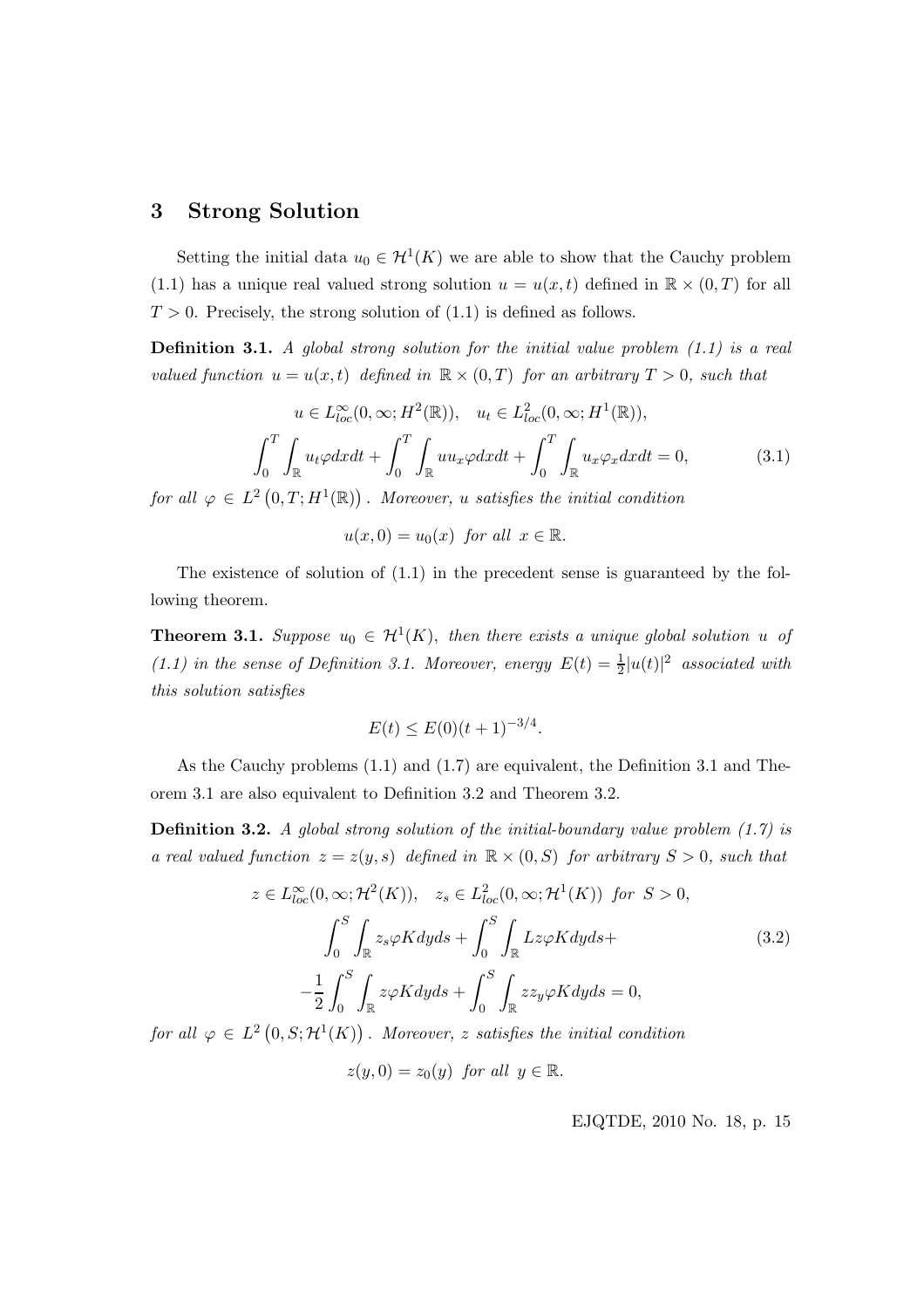The existence of solutions of the system (1.7) will be also shown by means of Faedo-Galerkin method and by using the special basis defined as solutions of spectral problem (2.4) and the first eigenfunction  $\omega_1$  of L such that  $\{\omega_1\}^{\perp} = \{v \in \mathcal{L}^2(K); (\omega_1, v) = 0\}$ . Under these conditions one defines  $V_N$  as in Section 2. Now we state the following theorem.

**Theorem 3.2.** Suppose  $z_0 \in H^1(K) \cap {\{\omega_1\}}^{\perp}$ , then there exists a unique solution z of (1.7) in the sense of Definition 2.2, provided  $|z_{0y}| < 1/4\sqrt{6}C_1$  holds. Moreover, the energy  $E(s) = \frac{1}{2}|z(s)|^2$  satisfies

$$
E(s) \le E(0) \exp[-s/4].
$$

Since Theorems 3.1 and 3.2 are equivalent it is suffices to prove Theorem 3.2.

Proof of Theorem 3.2 - We need to establish two estimates. In fact,

**Estimate 3.** Setting  $\omega = Lz^N(s) \in V_N$  in  $(2.6)_1$ , it yields

$$
\frac{1}{2}\frac{d}{ds}|z_y^N(s)|^2 + |Lz^N(s)|^2 \le
$$
  

$$
\frac{1}{8}|z^N(s)|^2 + \frac{1}{2}|Lz^N(s)|^2 + \Big| \int_{\mathbb{R}} z^N(s)z_y^N(s)Lz^N(s)Kdy \Big|_{\mathbb{R}}.
$$

Next, we will find the upper bound of the last term on the right-hand side of the above inequality. In fact, by using Hölder inequality, Proposition 2.2-items  $(b)$ ,  $(c)$  and  $(d)$ we can write

$$
\Big|\int_{\mathbb{R}}z^N(s)z^N_y(s)Lz^N(s)Kdy\Big|_{\mathbb{R}}\quad \leq\quad C_1\sqrt{6}\left|z^N_y(s)\right|\left|Lz^N(s)\right|^2.
$$

From this we have

$$
\frac{1}{2} \frac{d}{ds} |z_y^N(s)|^2 + \frac{1}{8} |Lz^N(s)|^2 + \frac{1}{8} (|Lz^N(s)|^2 - |z^N(s)|^2) +
$$
  

$$
|Lz^N(s)|^2 \left(\frac{1}{4} - \sqrt{6}C_1|z_y^N(s)|\right) \le 0.
$$
 (3.3)

Use a similar argument as in Estimate 1 we are able to prove that

$$
\frac{1}{8} \left( |Lz^N(s)|^2 - |z^N(s)|^2 \right) \ge 0 \quad \text{for all} \quad N \in \mathbb{N}.
$$
 (3.4)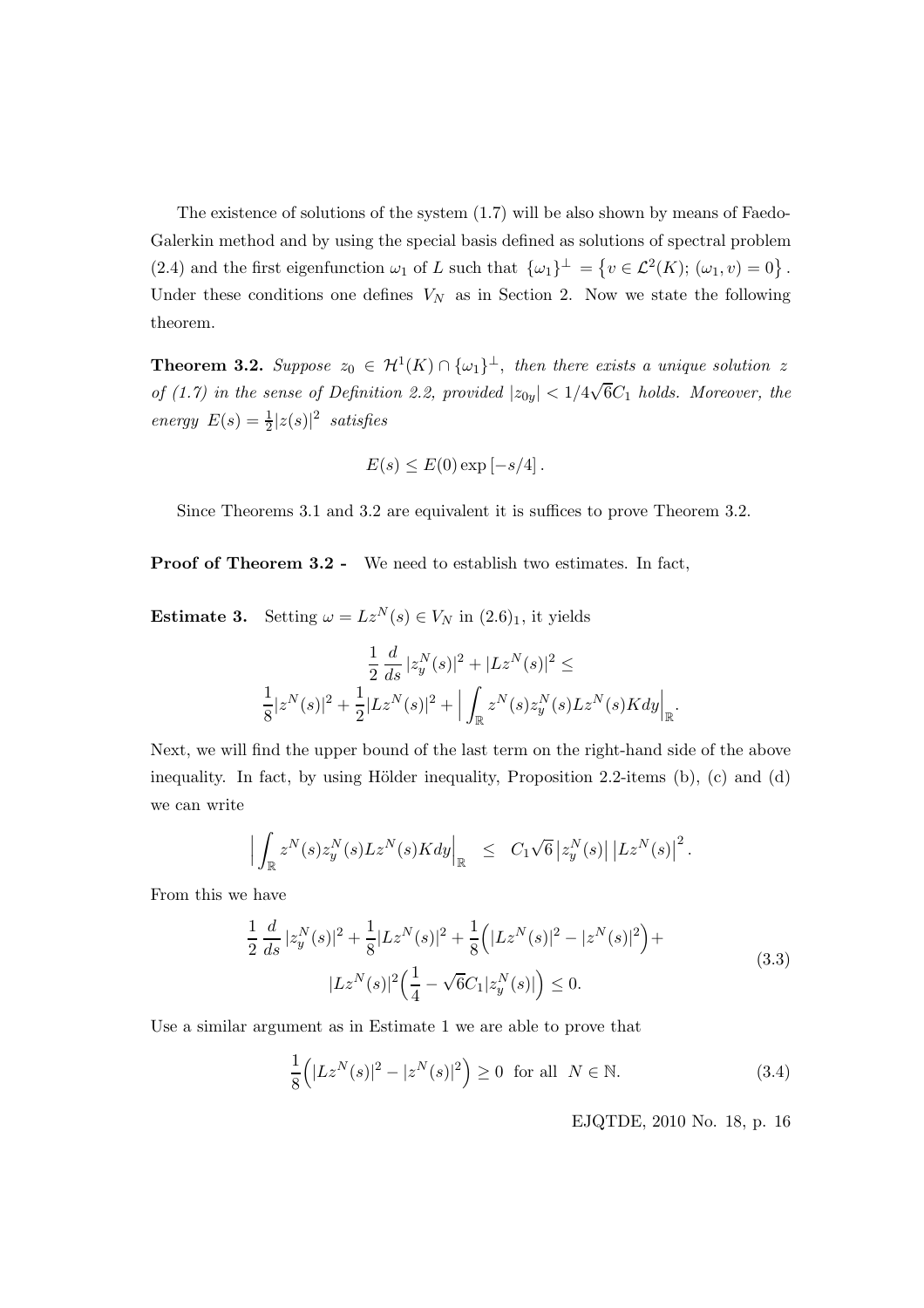In fact, note that

$$
\frac{1}{8} (|Lz^N(s)|^2 - |z^N(s)|^2) = \frac{1}{8} (g_{1N}(s))^2 (\lambda_1^2 - 1) + \frac{1}{8} \sum_{j=2}^N (g_{jN}(s))^2 (\lambda_j^2 - 1).
$$

From (2.9) we have

$$
\sum_{j=2}^{N} (g_{jN}(s))^2 (\lambda_j^2 - 1) \ge 0 \text{ and } g_{1N}(s) = 0 \text{ for all } s \text{ and } N.
$$

From this we obtain  $(3.4)$ , see Estimate 1. Since  $(3.4)$  is true, the inequality  $(3.3)$  is reduced to

$$
\frac{1}{2}\frac{d}{ds}|z_y^N(s)|^2 + \frac{1}{8}|Lz^N(s)|^2 + |Lz^N(s)|^2\left(\frac{1}{4} - \sqrt{6}C_1|z_y^N(s)|\right) \le 0.
$$
\n(3.5)

Next, proceeding as (2.12) we will prove that

$$
|z_y^N(s)| < 1/4\sqrt{6}C_1 \quad \text{for all} \quad s \ge 0. \tag{3.6}
$$

Therefore, by using (3.6) in (3.5), it yields

$$
\frac{1}{2} \frac{d}{ds} |z_y^N(s)|^2 + \frac{1}{8} |Lz^N(s)|^2 \le 0.
$$

Integrating from 0 to s and using the hypothesis on the initial data we obtain

$$
|z_y^N(s)|^2 + \frac{1}{4} \int_0^s |Lz^N(\tau)|^2 d\tau \le |z_{0y}|^2 < \frac{1}{4\sqrt{6}C_1}.
$$
 (3.7)

**Estimate 4.** Setting  $\omega = z_s^N(s) \in V_N$  in  $(2.6)_1$ , it yields

$$
|z_s^N(s)|^2 = -\left(Lz^N(s), z_s^N(s)\right) + \frac{1}{2}\left(z^N(s), z_s^N(s)\right) - \left(z^N(s)z_y^N(s), z_s^N(s)\right).
$$

Next, we will estimate the three inner product on the right-hand side of the above identity. In fact, by usual inequalities and Proposition 2.2 we have

$$
|z_s^N(s)|^2 \leq C_2^2 \left[ |L z^N(s)| + \frac{1}{2} |z^N(s)| + |z_y^N(s)|^2 \right]^2,
$$

where  $C_2 = \max\{1, \sqrt{3}C_1\}$ . From this we get a constant  $C > 0$  independent of N and s such that

$$
\int_{0}^{S} |z_{s}^{N}(s)|^{2} ds \le C,
$$
\n(3.8)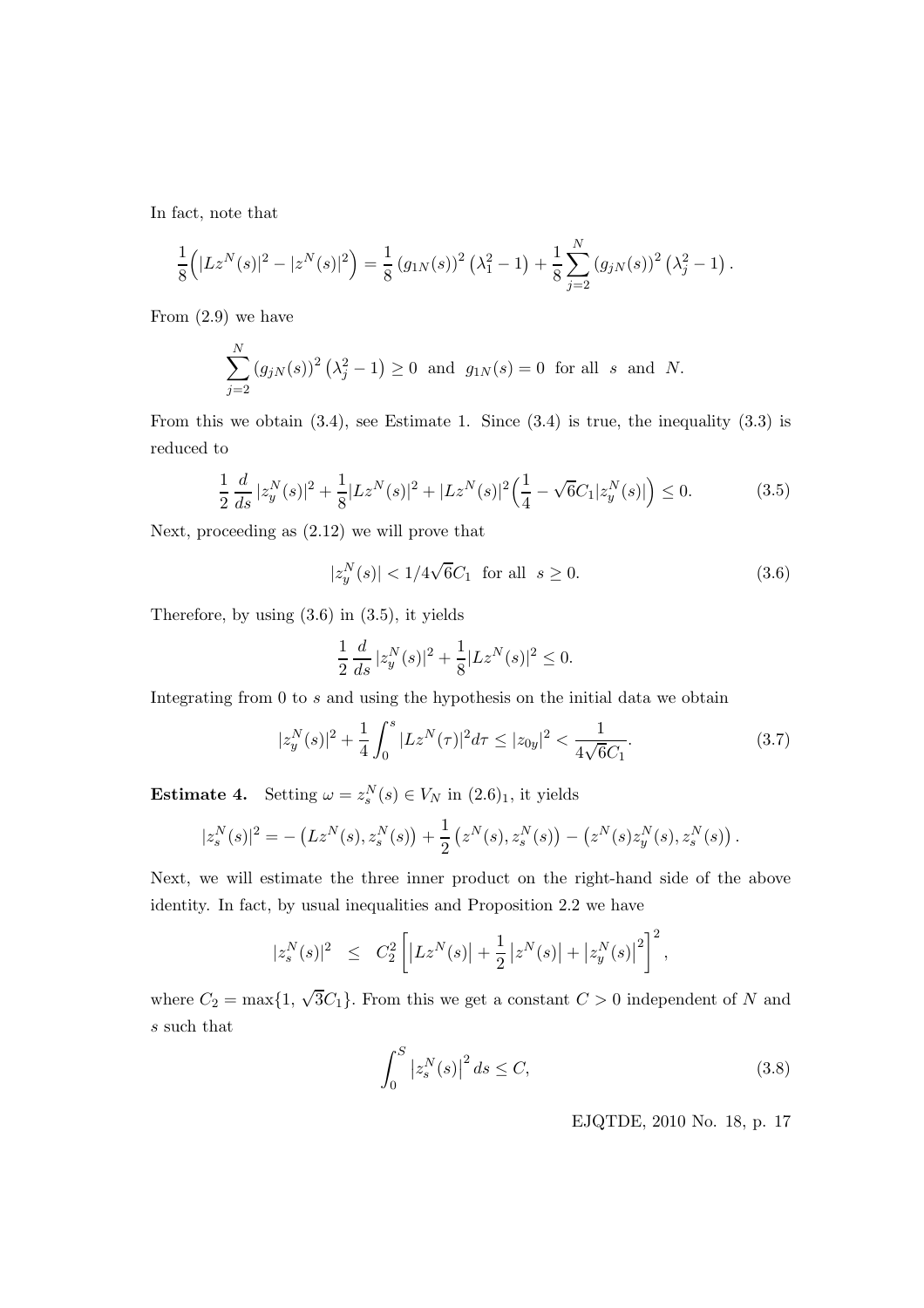where C depends on the constant of Estimate (3.7), that is,  $1/4\sqrt{6}C_1$  and of the constants of immersions established in Proposition 2.2.

From  $(3.7)$  and  $(3.8)$  we can take the limit on the approximate system  $(2.6)$ . In fact, the analysis of the limit as  $N \longrightarrow \infty$  in the linear terms of (2.6) is similar to those of Section 2. However, the nonlinear term is made as follows. From (3.7), (3.8) and Aubin-Lions theorem one extracts subsequences of  $(z^N)$ , which will be denoted by  $(z^N)$ , such that

$$
\begin{vmatrix}\nz^N \to z & \text{weak in} & L^2(0, S; \mathcal{H}^2(K)) & \text{as} & N \longrightarrow \infty, \\
z^N \to z & \text{strong in} & L^2(0, S; \mathcal{L}^2(K)) & \text{as} & N \longrightarrow \infty, \\
z_y^N \to z_y & \text{strong in} & L^2(0, S; \mathcal{L}^2(K)) & \text{as} & N \longrightarrow \infty, \\
z_s^N \to z_s & \text{weak in} & L^2(0, S; \mathcal{L}^2(K)) & \text{as} & N \longrightarrow \infty.\n\end{vmatrix} \tag{3.9}
$$

From usual inequalities and Proposition 2.2 one has

$$
\int_{\mathbb{R}} |z_{y}^{N}(s)z^{N}(s) - z_{y}(s)z(s)|_{\mathbb{R}}^{2} K dy =
$$
\n
$$
\int_{\mathbb{R}} |[z_{y}^{N}(s) - z_{y}(s)] z^{N}(s) + z_{y}(s) [z^{N}(s) - z(s)]|_{\mathbb{R}}^{2} K dy \le
$$
\n
$$
2 |z^{N}(s)|_{L^{\infty}(\mathbb{R})}^{2} |z_{y}^{N}(s) - z_{y}(s)|^{2} + 2 |z_{y}(s)|^{2} |z^{N}(s) - z(s)|^{2} \le
$$
\n
$$
C [|z_{y}^{N}(s) - z_{y}(s)|^{2} + |z^{N}(s) - z(s)|^{2}].
$$

Taking (3.9) in this inequality, it yields

$$
\int_{0}^{S} |z_{y}^{N}(s)z^{N}(s) - z_{y}(s)z(s)|^{2} ds \le
$$
\n
$$
C \int_{0}^{S} \left[ |z_{y}^{N}(s) - z_{y}(s)|^{2} + |z^{N}(s) - z(s)|^{2} \right] ds \longrightarrow 0 \text{ as } N \longrightarrow \infty.
$$
\n(3.10)

Therefore, one has

$$
z_y^N z^N \longrightarrow z_y z
$$
 strong in  $L^2(0, S; \mathcal{L}^2(K))$  as  $N \longrightarrow \infty$ 

Thus, the proof of Theorem 3.2 is completed by using a similar argument as in Section 2.

Finally, the uniqueness of solutions and the exponential decay rate of the energy are established in a similar way as in Section 2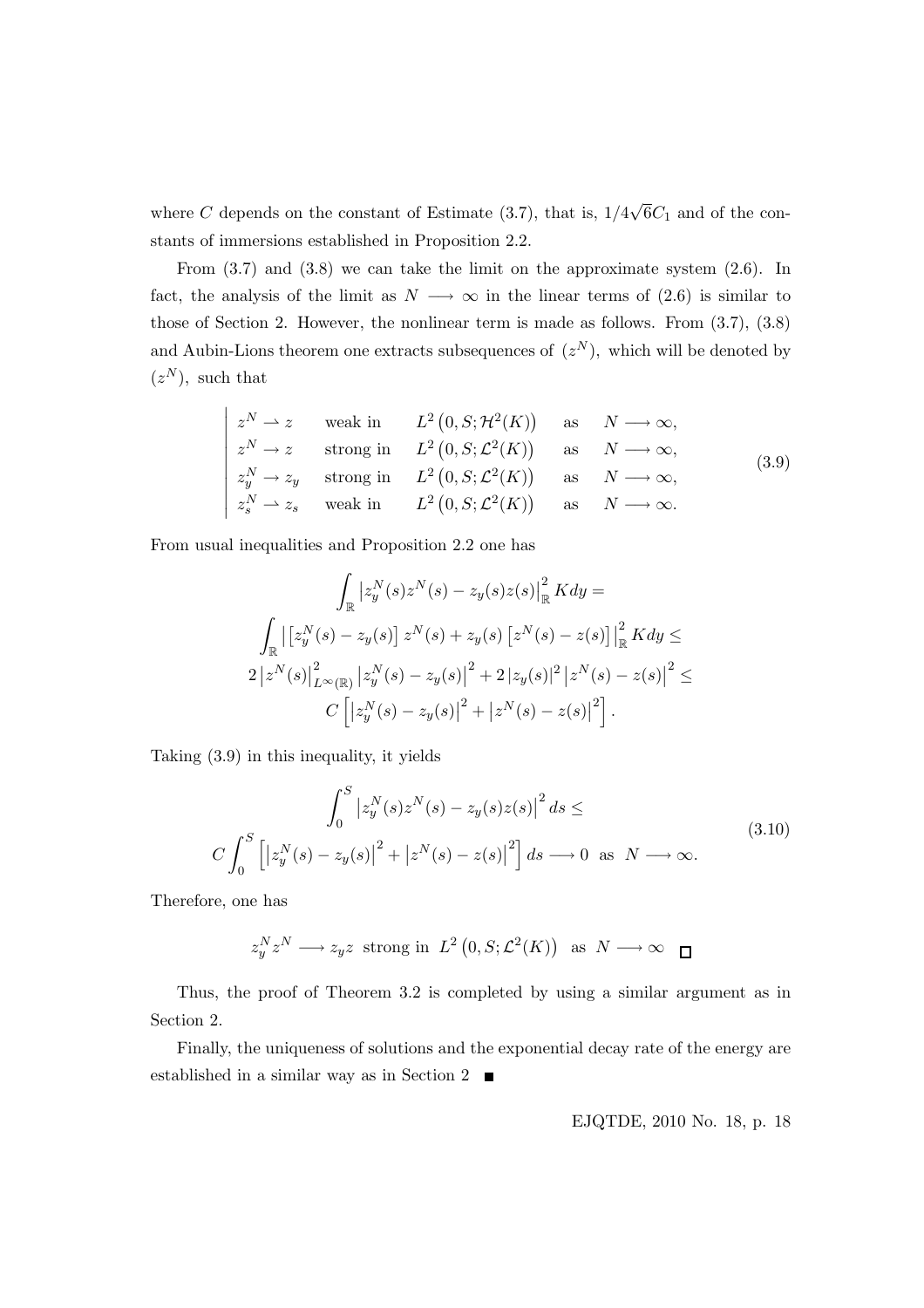## 4 Regularity of Strong Solutions

Our goal here is to prove a result of regularity for strong solutions established in Section 3. We will achieve this goal by means of the following regularity result

**Theorem 4.1.** Let  $z = z(y, s)$  be a strong solution of problem (1.7), which is guaranteed by Theorem 3.2, then  $z \in C^0([0,T]; \mathcal{H}^1(K))$ .

**Proof:** We will show that  $z$  is the limit of a Cauchy sequence. In fact, suppose  $M, N \in \mathbb{N}$  fixed with  $N > M$  and  $z^N, z^M$  are two solutions of (1.7). Thus,  $v^N =$  $z^N - z^M$  satisfies

$$
v_s^N(s) + Lv^N(s) - \frac{1}{2}v^N(s) = P_M(z^M(s)z_y^M(s)) - P_N(z^N(s)z_y^N(s)) \text{ in } \mathcal{L}^2(K).
$$

Therefore, from (2.6), one has that

$$
(v_s^N(s), \omega) + (Lv^N(s), \omega) - 1/2 (v^N(s), \omega) =
$$
  
\n
$$
(P_M (z^M(s)z_y^M(s)) - (P_N (z^N(s)z_y^N(s)), \omega), \omega),
$$
\n(4.1)

for all  $\omega \in V^N \subset \mathcal{L}^2(K)$ , where  $P_N$ ,  $P_M$  are projection operators defined in  $\mathcal{L}^2(K)$  with values in  $V^N$ ,  $V^M$  respectively.

**Estimate 5.** Setting  $\omega = v^N(s) \in V_N$  in (4.1) we get

$$
\frac{1}{2}\frac{d}{ds}|v^N(s)|^2 + |v_y^N(s)|^2 - \frac{1}{2}|v^N(s)|^2 \le
$$
  

$$
\left|P_N(z^N(s)z_y^N(s) - z(s)z_y(s)) + P_N(z(s)z_y(s)) - P_M(z(s)z_y(s))\right| + P_M(z(s)z_y(s) - z^M(s)z_y^M(s))|v^N(s)| \le
$$
  

$$
|z^N(s)z_y^N(s) - z(s)z_y(s)|^2 + |P_N(z(s)z_y(s)) - P_M(z(s)z_y(s))|^2 + |z(s)z_y(s) - z^M(s)z_y^M(s)|^2 + \frac{3}{4}|v^N(s)|^2.
$$

Integrating form 0 to S one has

$$
\frac{1}{2} |v^N(s)|^2 + \int_0^S |v_y^N(s)|^2 ds \le \frac{1}{2} |v_0^N|^2 + \int_0^S |z^N(s)z_y^N(s) - z(s)z_y(s)|^2 ds + \int_0^S |P_N(z(s)z_y(s)) - P_M(z(s)z_y(s))|^2 ds + \int_0^S |z(s)z_y(s) - z^M(s)z_y^M(s)|^2 ds + \frac{5}{4} \int_0^S |v^N(s)|^2 ds.
$$
\n(4.2)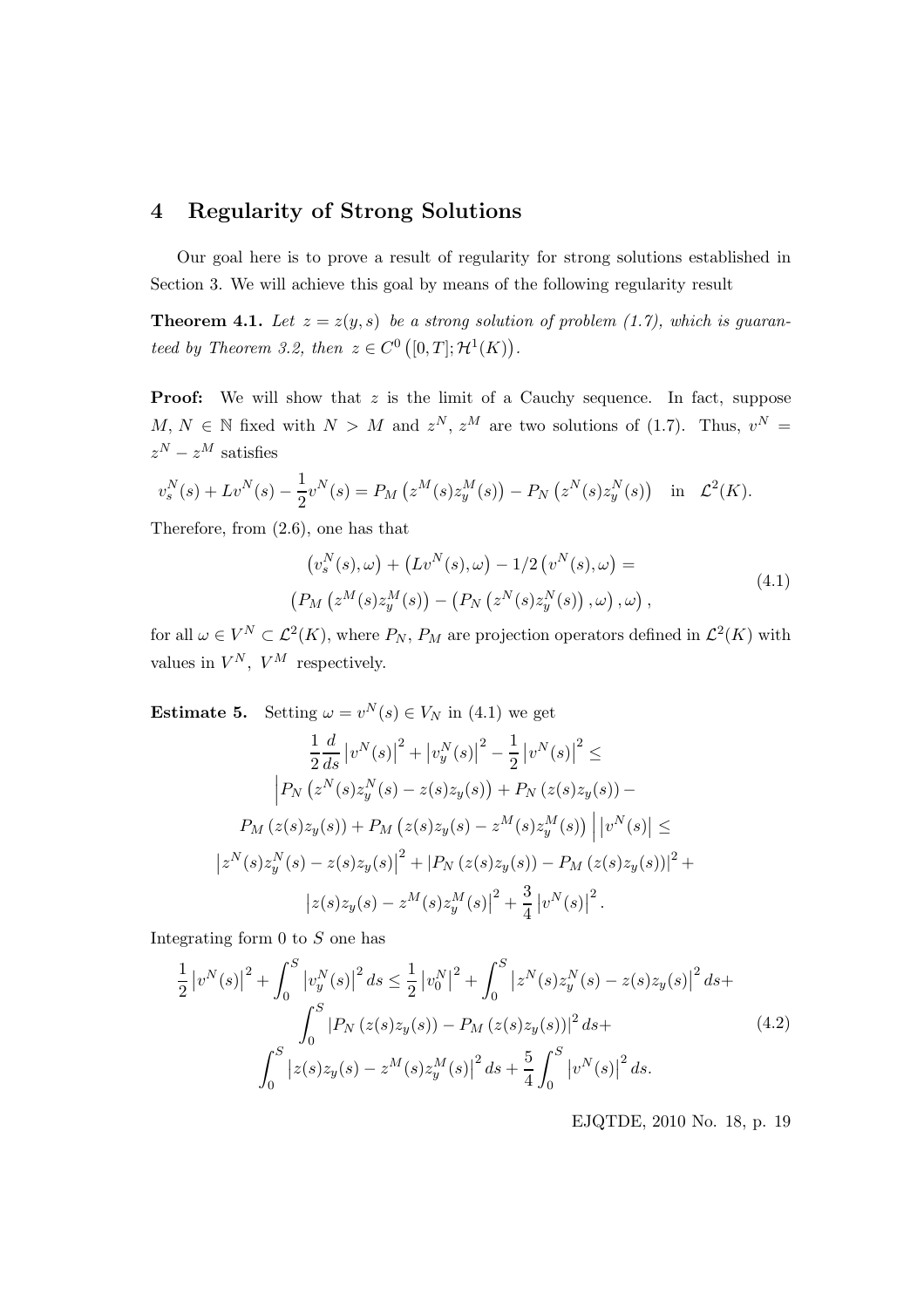The task now is to show that

$$
\int_0^S |P_N(z(s)z_y(s)) - P_M(z(s)z_y(s))|^2 ds \longrightarrow 0 \text{ as } N \longrightarrow \infty.
$$
 (4.3)

In fact, as  $zz_y \in L^2(0, S; \mathcal{L}^2(K))$ , then  $z(s)z_y(s) \in \mathcal{L}^2(K)$  a.e. in [0, S]. Therefore,  $P_N(z(s)z_y(s)) \longrightarrow z(s)z_y(s)$  in a.e. in  $[0, S]$  as  $N \longrightarrow \infty$ . That is,

$$
|P_N(z(s)z_y(s)) - z(s)z_y(s)| \longrightarrow 0
$$
 in a.e. in [0, S] as  $N \longrightarrow \infty$ . Moreover,

$$
|P_N(z(s)z_y(s)) - z(s)z_y(s)| \leq 2 |z(s)z_y(s)|
$$
 and  $|z(s)z_y(s)| \in L^2(0, S)$ .

Thus, applying Lebesgue's dominated convergence theorem, it yields

$$
\int_0^S |P_N(z(s)z_y(s)) - z(s)z_y(s)|^2 ds \longrightarrow 0 \text{ as } N \longrightarrow \infty.
$$

In other words

$$
P_N(zz_y) \longrightarrow zz_y
$$
 in  $L^2(0, S; \mathcal{L}^2(K))$  as  $N \longrightarrow \infty$ .

Therefore,  $(P_N(zz_y))_{N \in \mathbb{N}}$  is a Cauchy sequence in  $L^2(0, S; \mathcal{L}^2(K))$ . Hence we have that (4.3) is true  $\Box$ 

On the other hand, from (4.2) and Granwall inequality one gets

$$
\frac{1}{2} |v^N(s)|^2 + \int_0^S |v_y^N(s)|^2 ds \le
$$
  

$$
\left[\frac{1}{2} |v_0^N|^2 + \int_0^S |z^N(s)z_y^N(s) - z(s)z_y(s)|^2 ds + \int_0^S |P_N(z(s)z_y(s)) - P_M(z(s)z_y(s))|^2 ds + \int_0^S |z(s)z_y(s) - z^M(s)z_y^M(s)|^2 ds \right] \exp \left\{ (5/4)S \right\}.
$$

From this, hypothesis on the initial data, (3.10) and (4.3) one gets that  $(z^N)_{N\in\mathbb{N}}$  is a Cauchy sequence in  $C^0(0, S; \mathcal{L}^2(K))$ .

To obtain the desired regularity one needs one more estimate as follows.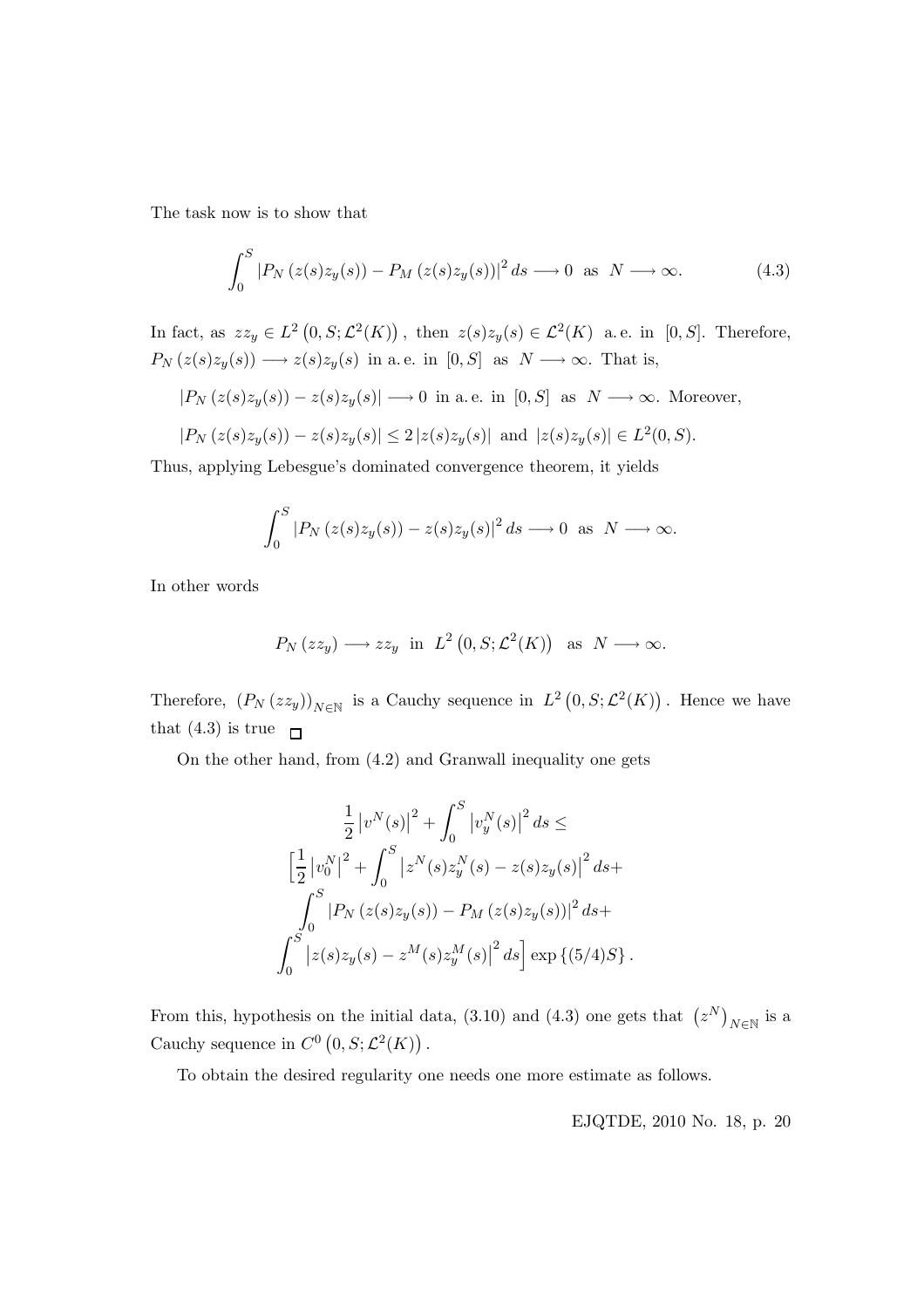**Estimate 6.** Setting  $\omega = Lv^N(s) \in V_N$  in (4.1) we get

$$
\frac{1}{2}\frac{d}{ds} |v_y^N(s)|^2 + |Lv^N(s)|^2 - \frac{1}{2}|v_y^N(s)|^2 \le
$$
  

$$
\left| P_N(z^N(s)z_y^N(s) - z(s)z_y(s)) + P_N(z(s)z_y(s)) - P_M(z(s)z_y(s)) + P_M(z(s)z_y(s) - z^M(s)z_y^M(s)) \right| |Lv^N(s)| \le
$$
  

$$
|z^N(s)z_y^N(s) - z(s)z_y(s)|^2 + |P_N(z(s)z_y(s)) - P_M(z(s)z_y(s))|^2 + |z(s)z_y(s) - z^M(s)z_y^M(s)|^2 + \frac{3}{4}|Lv^N(s)|^2.
$$

Integrating from  $0$  to  $S$  and using Granwall inequality, one gets

$$
\frac{1}{2} |v_y^N(s)|^2 + \int_0^S |Lv_y^N(s)|^2 ds \le
$$
  

$$
\left[\frac{1}{2} |v_{0y}^N|^2 + \int_0^S |z^N(s)z_y^N(s) - z(s)z_y(s)|^2 ds +
$$
  

$$
\int_0^S |P_N(z(s)z_y(s)) - P_M(z(s)z_y(s))|^2 ds +
$$
  

$$
\int_0^S |z(s)z_y(s) - z^M(s)z_y^M(s)|^2 ds \right] \exp \{(5/4)S\}.
$$

From this, hypothesis on the initial data, (3.10) and (4.3) one gets that  $(z^N)_{N\in\mathbb{N}}$  is a Cauchy sequence in  $C^0(0,S;\mathcal{H}^1(K))$ . Thus, we have the desired regularity. And therefore the proof of Theorem 4.1 is ended  $\blacksquare$ 

Acknowledgment We want to thank the anonymous referee for a careful reading and helpful suggestions which led to an improvement of the original manuscript.

# References

- [1] Aubin, J. P., Un theorème de compacité, C.R. Acad. Sci. Paris, 256 (1963), pp. 5042–5044.
- [2] Bateman, H., Some recent researches on the motion of fluids, Mon. Water Rev., 43 (1915), pp. 163–170.
- [3] Brezis, H., Analyse Fonctionelle (Théorie et Applications), Dunod, Paris (1999).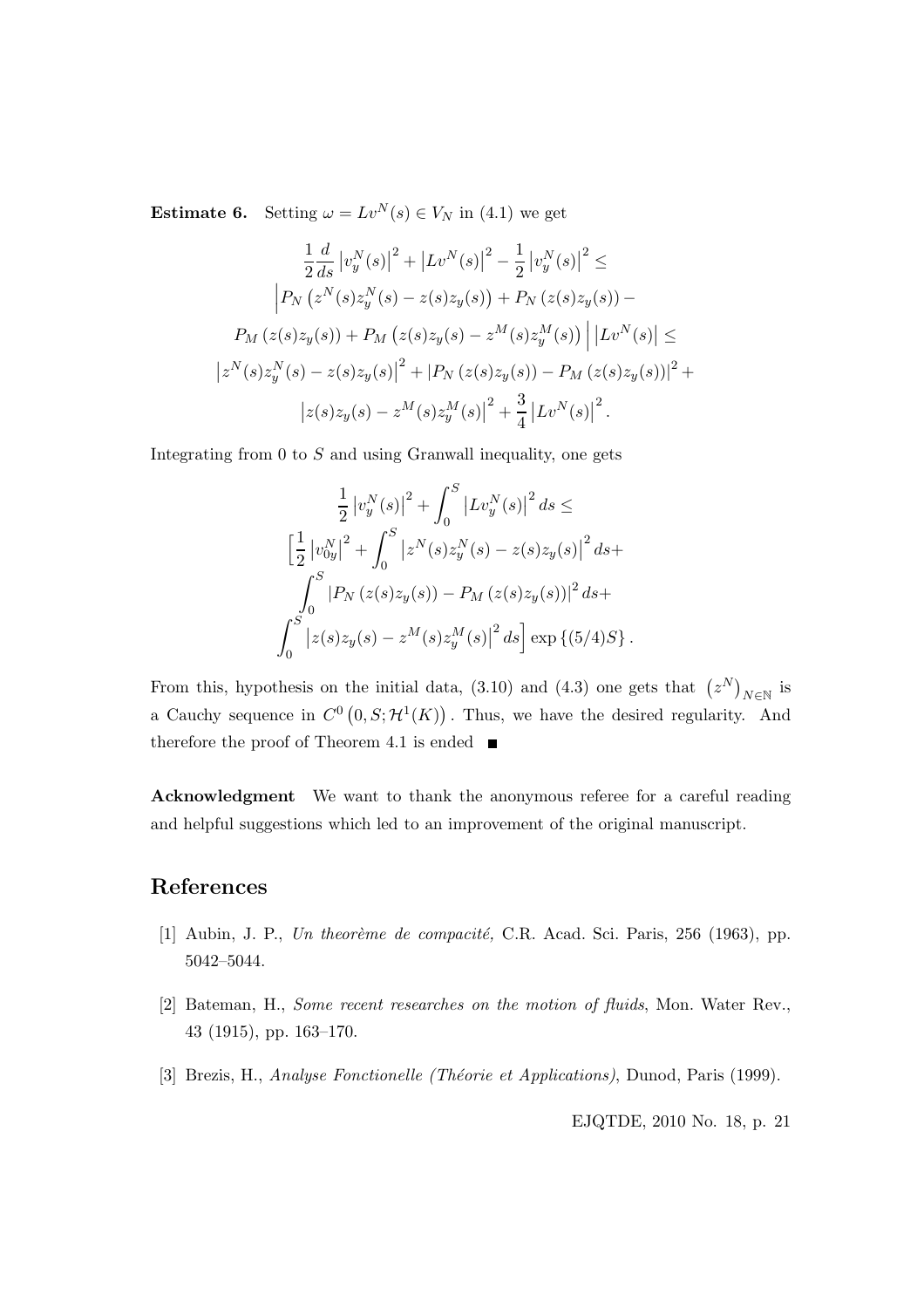- [4] Browder, F. E., *Problèmes Non-Linéaires*, Press de l'Université de Montréal, (1966), Canada, Montreal.
- [5] Burgers, J. M., Application of a model system to illustrate some points of the statistical theory of free turbulence, Proc. Acad. Sci. Amsterdam, 43 (1940), pp. 2–12.
- [6] Burgers, J. M., A mathematical model illustrating the theory of turbulence), Adv. App. Mech., Ed. R. V. Mises and T. V. Karman, 1 (1948), pp. 171–199.
- [7] Coddington, R. E. & Levinson, N., Theory of ordinary differential equations, Mac-Graw Hill, N.Y. 1955.
- [8] Courant, R. & Friedrichs, K. O., Supersonic flow and shock waves Interscience, New York, 1948.
- [9] Courant, R. & Hilbert, D., Methods of mathematical physics, vol. II, Interscience, New York, 1962.
- [10] Hopf, E., The partial differential equation  $u_t + uu_x = \epsilon u_{xx}$ , Comm. Pure Appl. Math., 3 (1950), pp. 201–230.
- [11] Escobedo, M. & Kavian, O., Variational problems related to self-similar solutions of the heat equation, Nonlinear Analysis, TMA, Vol. 11, No. 10 (1987), pp. 1103– 1133.
- [12] Kurtz, J. C., Weighted Sobolev spaces with applications to singular nonlinear boundary value problems, J. Diff. Equations, 49, (1983), pp. 105–123.
- [13] Lax, P., Hyperbolic systems of conservation laws and the mathematical theory of shock waves, SIAM - Regional conference series in applied mathematics, No. 11, pp. 1–47, (1972).
- $[14]$  Lions, J. L., Problèmes aux limites dans les équations aux derivées partielles, Oeuvres Choisies de Jacques Louis Lions, Vol. I, EDP Sciences Ed. Paris, 2003.
- [15] Lions, J. L., Quelques methodes de resolution des problèmes aux limites non lineaires, Dunod, Paris (1969).